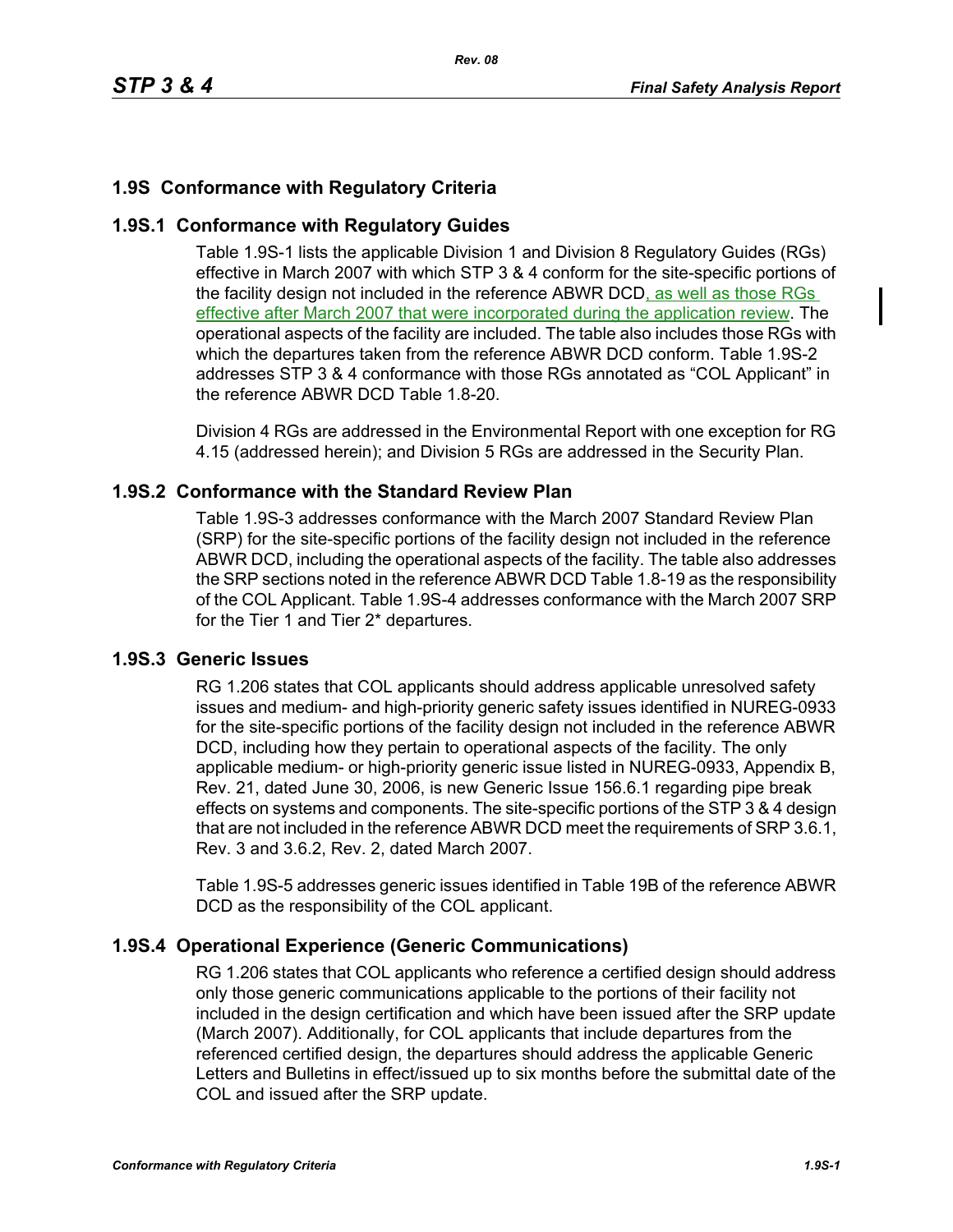The NRC issued no Generic Letters and Bulletins between the March 2007 update of the SRP and September 2007.

Table 1.9S-6 addresses those generic communications (Generic Letters and Bulletins) that were identified in the reference ABWR DCD Table 1.8-22 as the responsibility of the COL applicant.

| No.               | <b>Title</b>                                                                                                                                                                                          |                     |  |  |
|-------------------|-------------------------------------------------------------------------------------------------------------------------------------------------------------------------------------------------------|---------------------|--|--|
| <b>Division 1</b> |                                                                                                                                                                                                       |                     |  |  |
| 1.3               | Assumptions Used for Evaluating the Potential Radiological Consequences of a<br>Loss-of-Coolant Accident for Boiling Water Reactors                                                                   | 2(6/74)             |  |  |
| 1.5               | Assumptions Used for Evaluating the Potential Radiological Consequences of a<br>Steamline Break Accident for Boiling Water Reactors                                                                   | 0(3/71)             |  |  |
| 1.6               | Independence Between Redundant Standby (Onsite) Power Sources and<br><b>Between Their Distribution Systems</b>                                                                                        | 0(3/71)             |  |  |
| 1.8               | Personnel Selection and Training                                                                                                                                                                      | See QAPD<br>Part IV |  |  |
| 1.21              | Measuring, Evaluating, and Reporting Radioactivity in Solid Wastes and<br>Releases of Radioactive Materials in Liquid and Gaseous Effluents from Light-<br>Water-Cooled Nuclear Power Plants          |                     |  |  |
| 1.22              | Periodic Testing of Protection System Actuation Functions<br>0(2/72)                                                                                                                                  |                     |  |  |
| 1.23              | Meteorological Monitoring Programs for Nuclear Power Plants                                                                                                                                           |                     |  |  |
| 1.25              | Assumptions Used for Evaluating the Potential Radiological Consequences of a<br>Fuel Handling Accident in the Fuel Handling and Storage Facility for Boiling and<br><b>Pressurized Water Reactors</b> |                     |  |  |
| 1.26              | Quality Group Classifications and Standards for Water-, Steam-, and<br>Radioactive-Waste- Containing Components of Nuclear Power Plants                                                               |                     |  |  |
| 1.27              | <b>Ultimate Heat Sink for Nuclear Power Plants</b>                                                                                                                                                    |                     |  |  |
| 1.28              | <b>Quality Assurance Program Requirements</b><br>(Design and Construction)                                                                                                                            |                     |  |  |
| 1.29              | Seismic Design Classification                                                                                                                                                                         | See QAPD<br>Part IV |  |  |
| 1.33              | Quality Assurance Program Requirements (Operations)                                                                                                                                                   |                     |  |  |
| 1.37              | Quality Assurance Requirements for Cleaning of Fluid Systems and Associated<br>See QAPD<br>Components of Water-Cooled Nuclear Power Plants<br>Part IV                                                 |                     |  |  |
| 1.43              | Control of Stainless Steel Weld Cladding of Low-Alloy Steel Components                                                                                                                                | 0(5/73)             |  |  |
| 1.53              | Application of the Single-Failure Criterion to Nuclear Power Plant Protection<br>2(11/03)<br>Systems                                                                                                  |                     |  |  |

**Table 1.9S-1 Site-Specific Conformance with Regulatory Guides**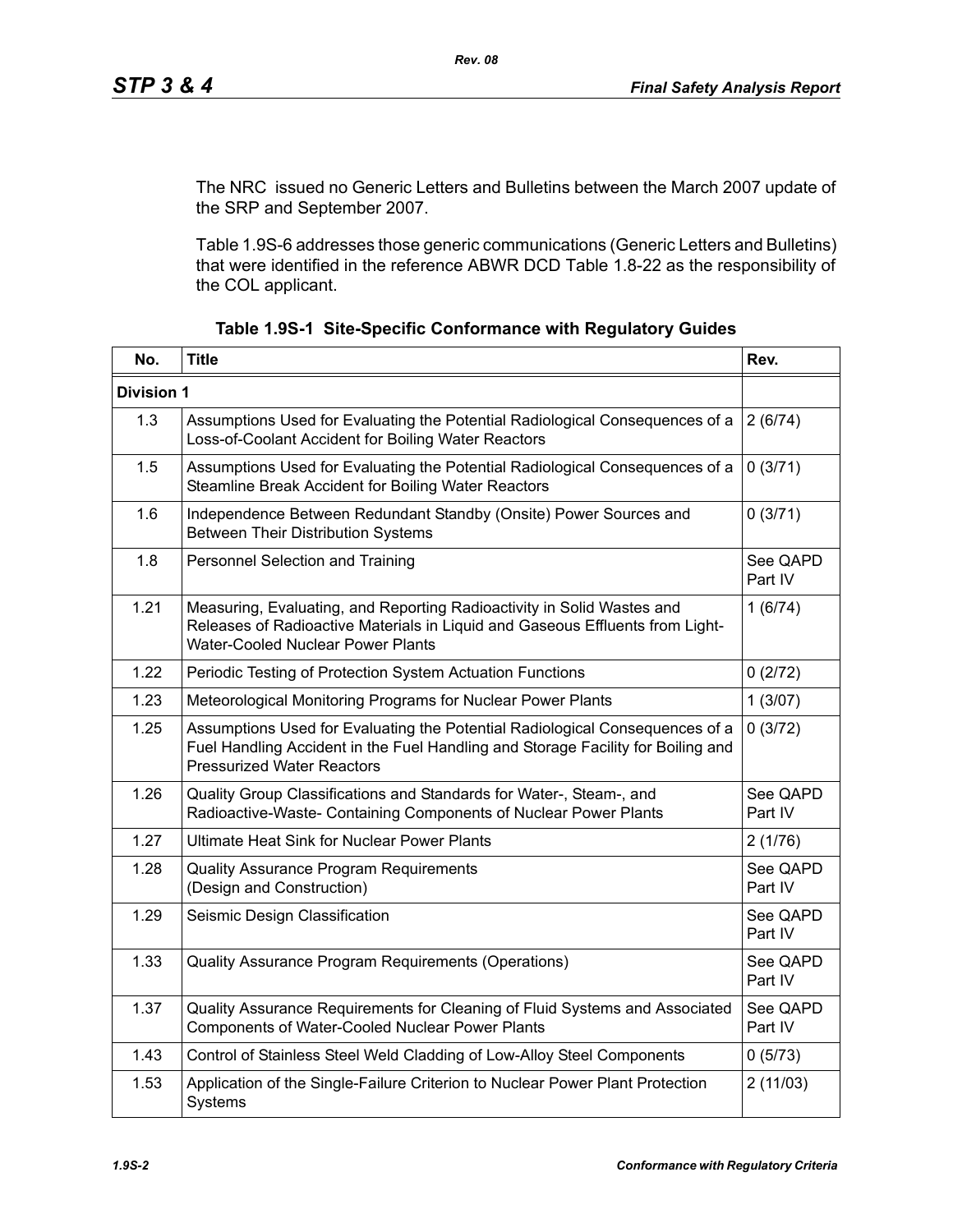| No.   | <b>Title</b>                                                                                                                                              | Rev.                |  |  |
|-------|-----------------------------------------------------------------------------------------------------------------------------------------------------------|---------------------|--|--|
| 1.54  | Service Level I, II, and III Protective, Coatings Applied to Nuclear Power Plants                                                                         | See QAPD<br>Part IV |  |  |
| 1.59  | Design Basis Floods for Nuclear Power Plants                                                                                                              | 2(8/77)             |  |  |
| 1.60  | Design Response Spectra for Seismic Design of Nuclear Power Plants                                                                                        | 1(12/73)            |  |  |
| 1.61  | Damping Values for Seismic Design of Nuclear Power Plants                                                                                                 | 1(3/07)             |  |  |
| 1.68  | Initial Test Programs for Water-Cooled Nuclear Power Plants<br>3(3/07)                                                                                    |                     |  |  |
| 1.75  | Physical Independence of Electric Systems                                                                                                                 | 3(2/05)             |  |  |
| 1.76  | Design-Basis Tornado and Tornado Missiles for Nuclear Power Plants                                                                                        | 1(3/07)             |  |  |
| 1.78  | Evaluating the Habitability of a Nuclear Power Plant Control Room During a<br><b>Postulated Hazardous Chemical Release</b>                                | 1(12/01)            |  |  |
| 1.91  | Evaluations of Explosions Postulated to Occur on Transportation Routes Near<br><b>Nuclear Power Plants</b>                                                | 1(2/78)             |  |  |
| 1.92  | 2(7/06)<br>Combining Modal Responses and Spatial Components in Seismic Response<br>Analysis                                                               |                     |  |  |
| 1.96  | Design of Main Steam Isolation Valve Leakage Control Systems for Boiling<br>Water Reactor Nuclear Power Plants                                            |                     |  |  |
| 1.97  | 4(6/06)<br>Criteria for Accident Monitoring Instrumentation for Nuclear Power Plants                                                                      |                     |  |  |
| 1.98  | Assumptions Used for Evaluating the Potential Radiological Consequences of a<br>0(3/76)<br>Radioactive Offgas System Failure in a Boiling Water Reactor   |                     |  |  |
| 1.102 | <b>Flood Protection for Nuclear Power Plants</b>                                                                                                          | 1(9/76)             |  |  |
| 1.105 | Setpoints for Safety-Related Instrumentation                                                                                                              | 3(12/99)            |  |  |
| 1.109 | Calculation of Annual Doses to Man from Routine Releases of Reactor Effluents<br>for the Purpose of Evaluating Compliance with 10 CFR Part 50, Appendix I | 1(10/77)            |  |  |
| 1.111 | 1(7/77)<br>Methods for Estimating Atmospheric Transport and Dispersion of Gaseous<br>Effluents in Routine Releases from Light-Water-Cooled Reactors       |                     |  |  |
| 1.112 | Calculation of Releases of Radioactive Materials in Gaseous and Liquid<br>Effluents from Light-Water-Cooled Power Reactors                                |                     |  |  |
| 1.113 | Estimating Aquatic Dispersion of Effluents from Accidental and Routine Reactor<br>1(4/77)<br>Releases for the Purpose of Implementing Appendix I          |                     |  |  |
| 1.115 | Protection Against Low-Trajectory Turbine Missiles                                                                                                        | 1(7/77)             |  |  |
| 1.117 | Tornado Design Classification                                                                                                                             | 1(4/78)             |  |  |
| 1.122 | Development of Floor Design Response Spectra for Seismic Design of Floor-<br>Supported Equipment or Components                                            | 1(2/78)             |  |  |
| 1.132 | Site Investigations for Foundations of Nuclear Power Plants                                                                                               | 2(10/03)            |  |  |
| 1.135 | Normal Water Level and Discharge at Nuclear Power Plants<br>0(9/77)                                                                                       |                     |  |  |

**Table 1.9S-1 Site-Specific Conformance with Regulatory Guides (Continued)**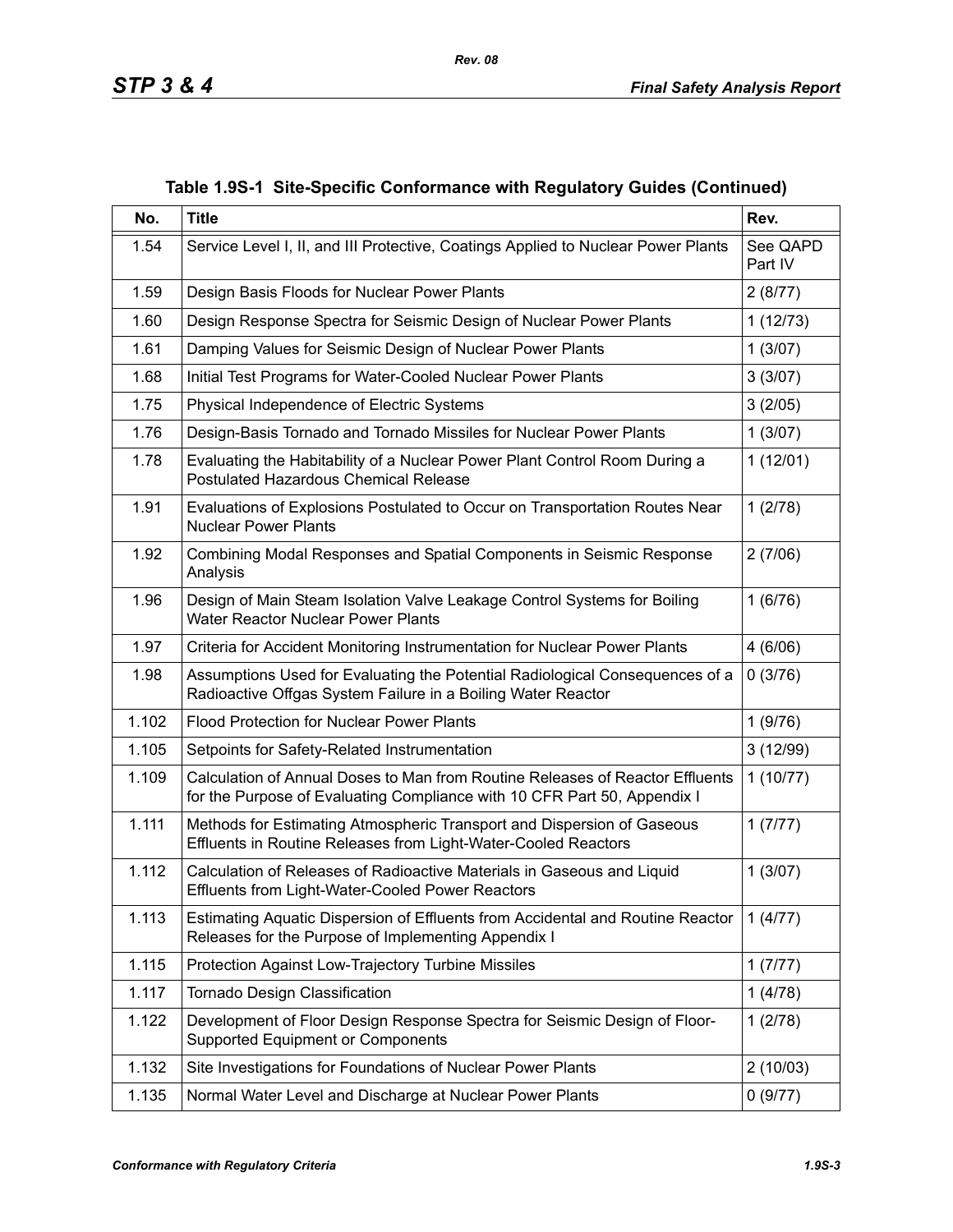| Table 1.9S-1 Site-Specific Conformance with Regulatory Guides (Continued) |  |  |  |  |  |  |
|---------------------------------------------------------------------------|--|--|--|--|--|--|
|---------------------------------------------------------------------------|--|--|--|--|--|--|

| No.               | <b>Title</b>                                                                                                                                                                      | Rev.     |  |  |
|-------------------|-----------------------------------------------------------------------------------------------------------------------------------------------------------------------------------|----------|--|--|
| 1.138             | Laboratory Investigations of Soils and Rocks for Engineering Analysis and<br>Design of Nuclear Power Plants                                                                       | 2(12/03) |  |  |
| 1.140             | Design, Inspection, and Testing Criteria for Air Filtration and Adsorption Units of<br>2(6/01)<br>Normal Atmosphere Cleanup Systems in Light-Water-Cooled Nuclear Power<br>Plants |          |  |  |
| 1.142             | Safety-Related Concrete Structures for Nuclear Power Plants (Other than<br><b>Reactor Vessels and Containments)</b>                                                               | 2(11/01) |  |  |
| 1.143             | Design Guidance for Radioactive Waste Management Systems, Structures, and<br>Components Installed in Light-Water-Cooled Nuclear Power Plants                                      | 2(11/01) |  |  |
| 1.153             | <b>Criteria for Safety Systems</b>                                                                                                                                                | 1(6/96)  |  |  |
| 1.160             | Monitoring the Effectiveness of Maintenance at Nuclear Power Plants<br>[per NEI 07-02]                                                                                            |          |  |  |
| 1.165             | Identification and Characterization of Seismic Sources and Determination of<br>Safe Shutdown Earthquake Ground Motion                                                             |          |  |  |
| 1.182             | Assessing and Managing Risk Before Maintenance Activities at Nuclear Power<br>Plants [per NEI 07-02]                                                                              |          |  |  |
| 1.189             | <b>Fire Protection for Nuclear Power Plants</b>                                                                                                                                   |          |  |  |
| 1.194             | Atmospheric Relative Concentrations for Control Room Radiological Habitability<br>Assessments at Nuclear Power Plants                                                             |          |  |  |
| 1.198             | Procedures and Criteria for Assessing Seismic Soil Liquefaction at Nuclear<br><b>Power Plant Sites</b>                                                                            |          |  |  |
| 1.199             | Anchoring Components and Structural Supports in Concrete                                                                                                                          | 0(11/03) |  |  |
| 1.204             | Guidelines for Lightning Protection of Nuclear Power Plants<br>0(11/05)                                                                                                           |          |  |  |
| 1.206             | Combined License Applications for Nuclear Power Plants<br>0(6/07)                                                                                                                 |          |  |  |
| 1.208             | A Performance-Based Approach to Define the Site-Specific Earthquake Ground<br>Motion                                                                                              |          |  |  |
| 1.221             | Design-Basis Hurricane and Hurricane Missiles for Nuclear Power Plants                                                                                                            | 0(10/11) |  |  |
| <b>Division 4</b> |                                                                                                                                                                                   |          |  |  |
| 4.15              | Quality Assurance for Radiological Monitoring Programs (Normal Operation) -<br><b>Effluent Streams and the Environment</b>                                                        | 1(2/79)  |  |  |

 $\blacksquare$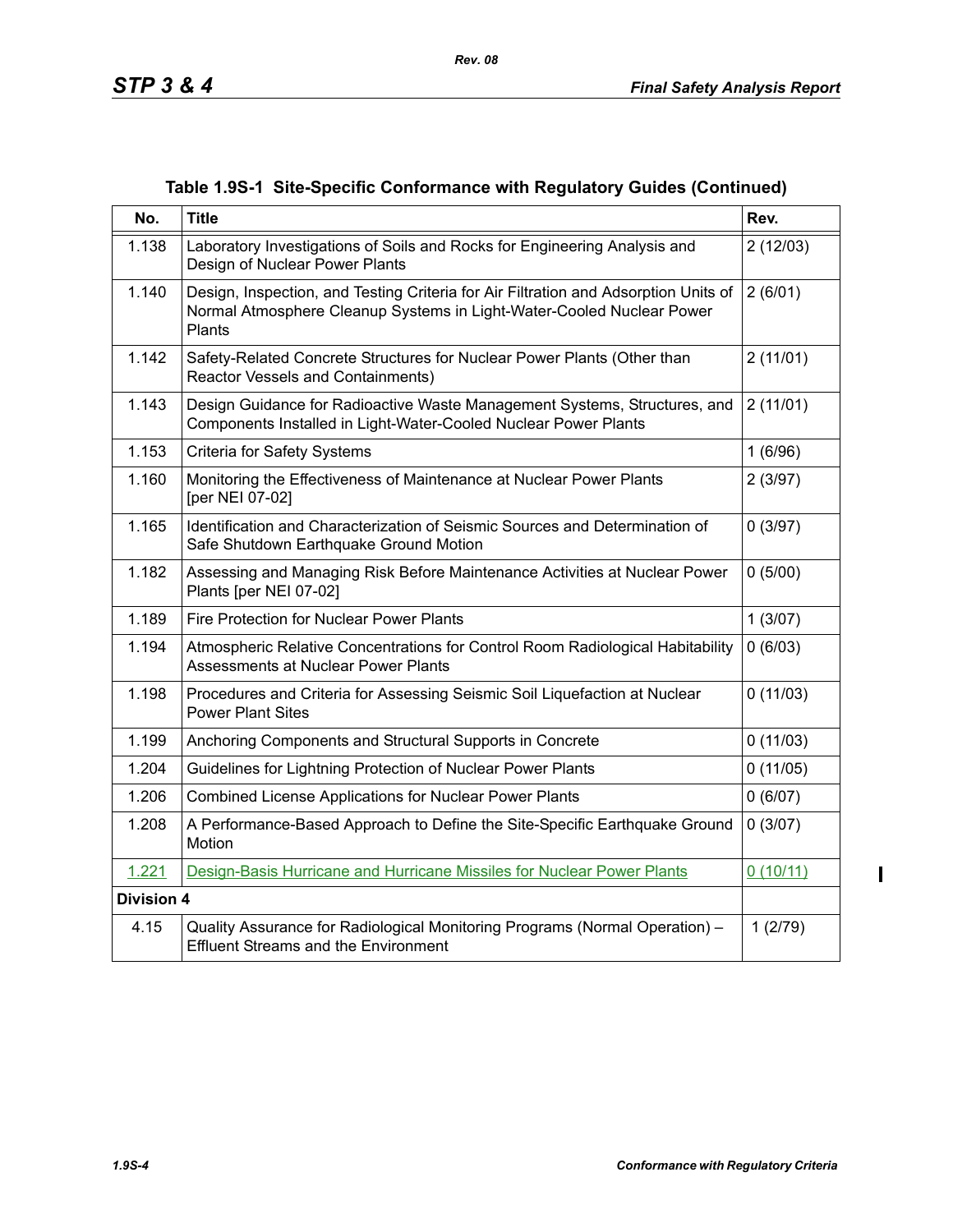| No.               | <b>Title</b>                                                                                                                                   | Rev.        |
|-------------------|------------------------------------------------------------------------------------------------------------------------------------------------|-------------|
| <b>Division 8</b> |                                                                                                                                                |             |
| 8.1               | <b>Radiation Symbol</b>                                                                                                                        | 0(2/73)     |
| 8.4               | Direct-Reading and Indirect-Reading Pocket Dosimeters                                                                                          | 0(2/73)     |
| 8.5               | Criticality and Other Interior Evacuation Signals                                                                                              | 1(3/81)     |
| 8.6               | Standard Test Procedure for Geiger-Muller Counters                                                                                             | 0(5/73)     |
| 8.7               | Instructions for Recording and Reporting Occupational Radiation Exposure Data                                                                  | 2(11/05)    |
| 8.8               | Information Relevant to Ensuring that Occupational Radiation Exposures at<br>Nuclear Power Stations Will Be as Low as Is Reasonably Achievable | 3(6/78)     |
| 8.9               | Acceptable Concepts, Models, Equations, and Assumptions for a Bioassay<br>Program                                                              | 1(7/93)     |
| 8.10              | Operating Philosophy for Maintaining Occupational Radiation Exposures as Low<br>as Is Reasonably Achievable                                    | $1-R(5/77)$ |
| 8.13              | <b>Instruction Concerning Prenatal Radiation Exposure</b>                                                                                      |             |
| 8.15              | Acceptable Programs for Respiratory Protection                                                                                                 | 1(10/99)    |
| 8.20              | Applications of Bioassay for I-125 and I-131<br>1(9/79)                                                                                        |             |
| 8.26              | Applications of Bioassay for Fission and Activation Products                                                                                   | 0(9/80)     |
| 8.27              | Radiation Protection Training for Personnel at Light-Water-Cooled Nuclear<br><b>Power Plants</b>                                               |             |
| 8.28              | Audible-Alarm Dosimeters                                                                                                                       | 0(8/81)     |
| 8.29              | Instruction Concerning Risks from Occupational Radiation Exposure                                                                              | 1(2/96)     |
| 8.32              | Criteria for Establishing a Tritium Bioassay Program                                                                                           | 0(7/88)     |
| 8.34              | Monitoring Criteria and Methods To Calculate Occupational Radiation Doses                                                                      | 0(7/92)     |
| 8.35              | <b>Planned Special Exposures</b>                                                                                                               | 0(6/92)     |
| 8.36              | Radiation Dose to the Embryo/Fetus                                                                                                             | 0(7/92)     |
| 8.38              | Control of Access to High and Very High Radiation Areas of Nuclear Plants                                                                      | 1(5/06)     |

# **Table 1.9S-1 Site-Specific Conformance with Regulatory Guides (Continued)**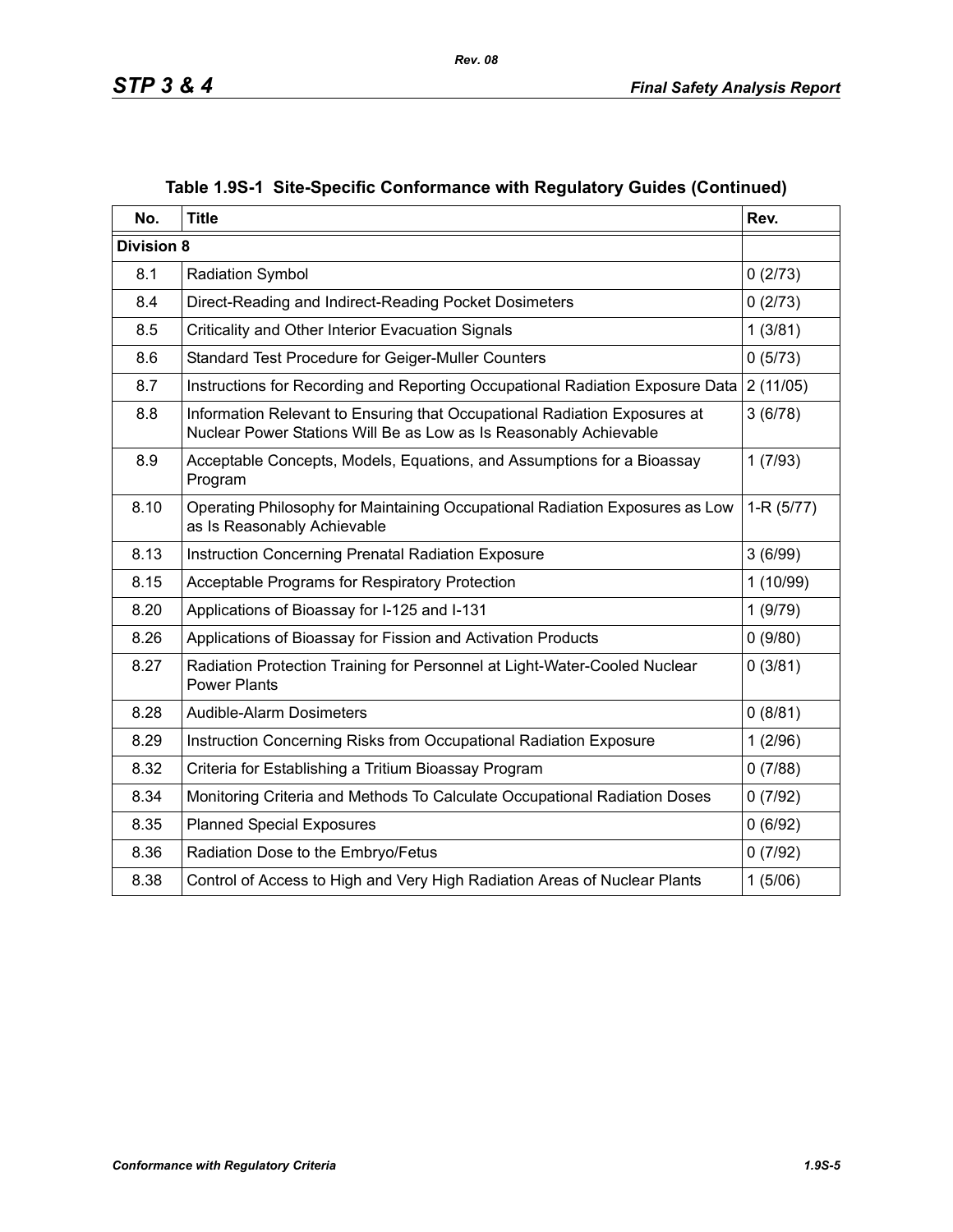| No.   | <b>Title</b>                                                                                                  | Conformance                                                                                                                                                                                                   |  |
|-------|---------------------------------------------------------------------------------------------------------------|---------------------------------------------------------------------------------------------------------------------------------------------------------------------------------------------------------------|--|
|       | 1.16   Reporting of Operating Information Appendix A<br>Technical Specifications,<br>Rev. 4                   | RG 1.16, Rev. 4 does not reflect current<br>regulations. STP 3 & 4 will conform to<br>10 CFR 50.72 and 10 CFR 50.73.                                                                                          |  |
|       | 1.33 Quality Assurance Program Requirements<br>(Operations)                                                   | See QAPD Part IV.                                                                                                                                                                                             |  |
|       | 1.71 Welder Qualifications for Areas of Limited<br>Accessibility, Rev. 0                                      | Refer to Subsection I0.3.6.3.                                                                                                                                                                                 |  |
|       | 1.86 Termination of Operating Licenses for Nuclear<br>Reactors, Rev. 0                                        | Not applicable.                                                                                                                                                                                               |  |
|       | 1.90   Inservice Inspection of Prestressed Concrete<br>Containment Structures with Grouted Tendons,<br>Rev. 1 | Not applicable.                                                                                                                                                                                               |  |
| 1.114 | Guidance on Being Operator at the Controls of<br>a Nuclear Power Plant, Rev. 1                                | STP 3 & 4 meets the intent of this guide by<br>having sufficient operators on duty in the<br>control room to assure visual contact with<br>reactor controls and instrumentation during<br>routine log rounds. |  |
|       | 1.127   Inspection of Water-Control Structures<br>Associated with Nuclear Power Plants,<br>Rev. 1             | Not applicable.                                                                                                                                                                                               |  |
|       | 1.134 Medical Evaluation of Licensed Personnel for<br>Nuclear Power Plants, Rev. 2                            | Conforms.                                                                                                                                                                                                     |  |
|       | 1.149 Nuclear Power Plant Simulation facilities for<br>Use in Operator License Examinations, Rev. 1           | The simulator will be certified in accordance<br>with RG 1.149, Rev. 3 and ANSI/ANS 3.5-<br>1998.                                                                                                             |  |

### **Table 1.9S-2 Conformance with Regulatory Guides Noted as "COL Applicant" in DCD**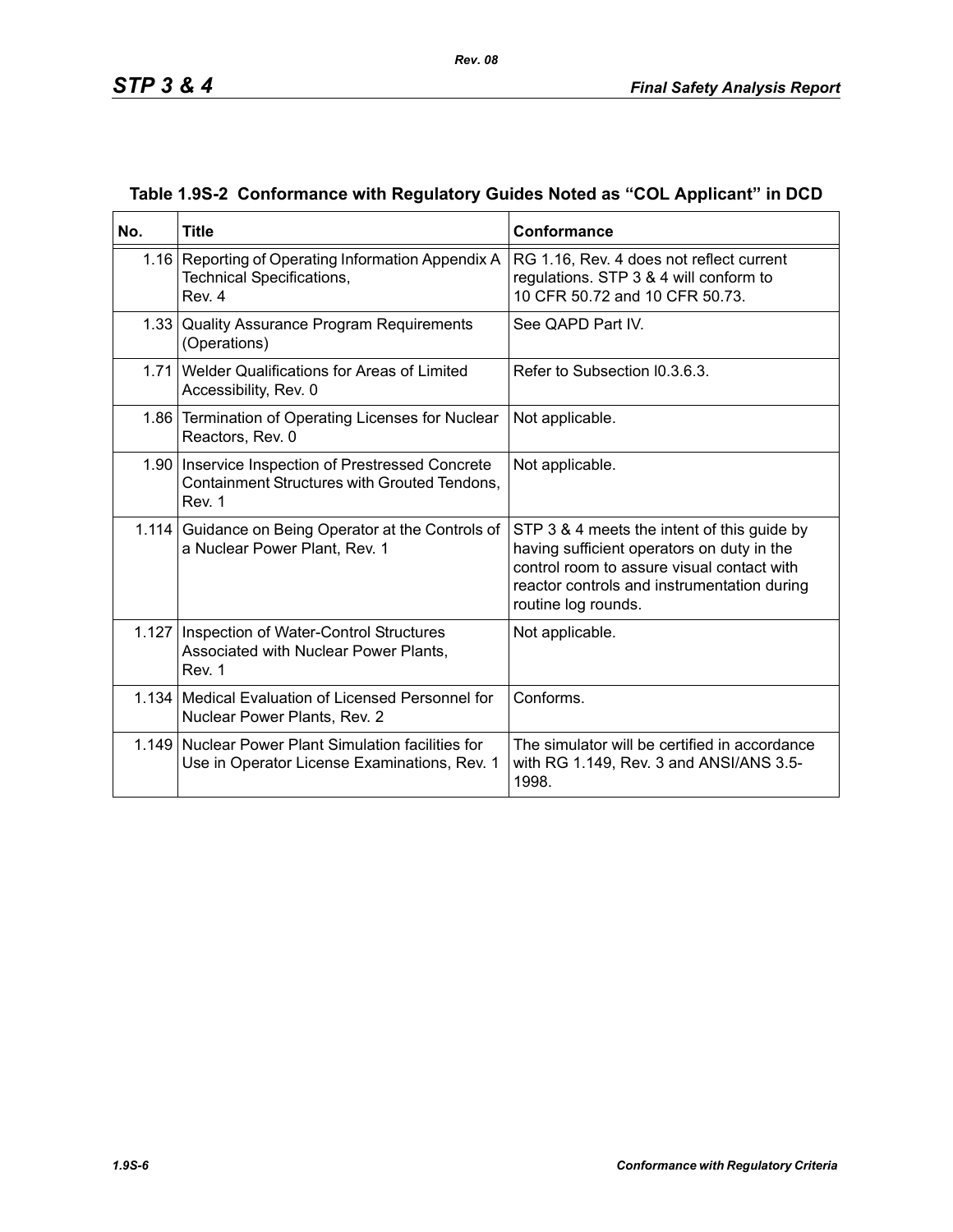| No.                                                                                                  | <b>Title</b>                                                      | Rev.     |  |  |
|------------------------------------------------------------------------------------------------------|-------------------------------------------------------------------|----------|--|--|
|                                                                                                      | Chapter 1 - Introduction and General Description of the Plant     |          |  |  |
| 1.0                                                                                                  | Introduction and Interfaces                                       | 0(3/07)  |  |  |
|                                                                                                      | <b>Chapter 2 - Site Characteristics</b>                           |          |  |  |
| 2.0                                                                                                  | <b>Site Characteristics and Site Parameters</b>                   | 0(3/07)  |  |  |
| 2.1.1                                                                                                | Site Location and Description                                     | 3(3/07)  |  |  |
| 2.1.2                                                                                                | <b>Exclusion Area Authority and Control</b>                       | 3(3/07)  |  |  |
| 2.1.3                                                                                                | <b>Population Distribution</b>                                    | 3(3/07)  |  |  |
| $2.2.1 - 2.2.2$                                                                                      | Identification of Potential Hazards in Site Vicinity              | 3(3/07)  |  |  |
| 2.2.3                                                                                                | <b>Evaluation of Potential Accidents</b>                          | 3(3/07)  |  |  |
| 2.3.1                                                                                                | <b>Regional Climatology</b>                                       | 3(3/07)  |  |  |
| 2.3.2                                                                                                | Local Meteorology                                                 | 3(3/07)  |  |  |
| 2.3.3                                                                                                | Onsite Meteorological Measurements Programs                       | 3(3/07)  |  |  |
| 2.3.4                                                                                                | Short-Term Atmospheric Dispersion Estimates for Accident Releases | 3(3/07)  |  |  |
| 2.3.5                                                                                                | 3(3/07)                                                           |          |  |  |
| 2.4.1                                                                                                | <b>Hydrologic Description</b>                                     | 3(3/07)  |  |  |
| 2.4.2                                                                                                | Floods                                                            |          |  |  |
| 2.4.3                                                                                                | Probable Maximum Flood (PMF) on Streams and Rivers                |          |  |  |
| 2.4.4                                                                                                | <b>Potential Dam Failures</b>                                     |          |  |  |
| 2.4.5                                                                                                | Probable Maximum Surge and Seiche Flooding                        | 3(3/07)  |  |  |
| 2.4.6                                                                                                | Probable Maximum Tsunami Hazards                                  |          |  |  |
| 2.4.7                                                                                                | Ice Effects                                                       | 3(3/07)  |  |  |
| 2.4.8                                                                                                | Cooling Water Canals and Reservoirs                               | 3(3/07)  |  |  |
| 2.4.9                                                                                                | <b>Channel Diversions</b>                                         | 3(3/07)  |  |  |
| 2.4.10                                                                                               | <b>Flooding Protection Requirements</b>                           |          |  |  |
| 2.4.11                                                                                               | Low Water Considerations                                          |          |  |  |
| 2.4.12                                                                                               | Groundwater                                                       |          |  |  |
| 2.4.13<br>Accidental Releases of Radioactive Liquid Effluents in Ground and<br><b>Surface Waters</b> |                                                                   |          |  |  |
| 2.4.14                                                                                               | Technical Specifications and Emergency Operation Requirements     | 3(3/07)  |  |  |
| 2.5.1                                                                                                | Basic Geologic and Seismic Information                            | 4 (3/07) |  |  |
| 2.5.2                                                                                                | <b>Vibratory Ground Motion</b>                                    | 4(3/07)  |  |  |
| 2.5.3                                                                                                | <b>Surface Faulting</b><br>4 (3/07)                               |          |  |  |

|  | Table 1.9S-3 Site-Specific Conformance with Standard Review Plan |  |  |
|--|------------------------------------------------------------------|--|--|
|  |                                                                  |  |  |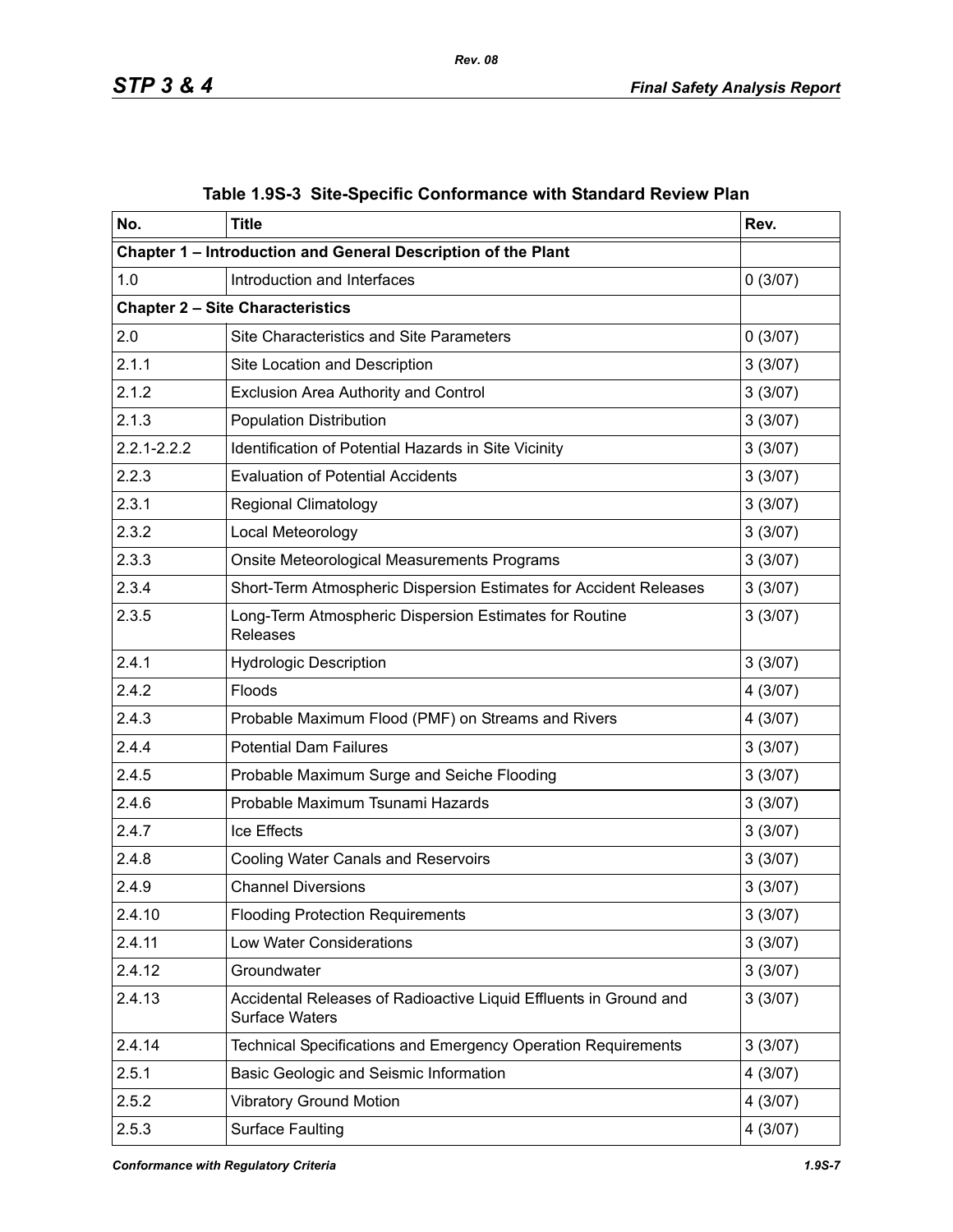| No.     | <b>Title</b>                                                         | Rev.     |  |  |
|---------|----------------------------------------------------------------------|----------|--|--|
| 2.5.4   | Stability of Subsurface Materials and Foundations                    | 3(3/07)  |  |  |
| 2.5.5   | <b>Stability of Slopes</b>                                           | 3(3/07)  |  |  |
|         | Chapter 3 - Design of Structures, Components, Equipment, and Systems |          |  |  |
| 3.2.1   | Seismic Classification                                               | 2(3/07)  |  |  |
| 3.2.2   | <b>System Quality Group Classification</b>                           | 2(3/07)  |  |  |
| 3.3.1   | Wind Loadings                                                        | 3 (3/070 |  |  |
| 3.3.2   | Tornado Loadings                                                     | 3(3/07)  |  |  |
| 3.4.2   | Analysis Procedures                                                  | 3(3/07)  |  |  |
| 3.5.1.3 | <b>Turbine Missiles</b>                                              | 3(3/07)  |  |  |
| 3.5.1.4 | Missiles Generated by Tornadoes and Extreme Winds                    | 3(3/07)  |  |  |
| 3.5.3   | <b>Barrier Design Procedures</b>                                     | 3(3/07)  |  |  |
| 3.7.1   | Seismic Design Parameters                                            | 3(3/07)  |  |  |
| 3.7.2   | Seismic System Analysis                                              | 3(3/07)  |  |  |
| 3.8.4   | Other Seismic Category I Structures                                  | 2(3/07)  |  |  |
|         | Appendix B                                                           | 2(3/07)  |  |  |
|         | Appendix C                                                           | 2(3/07)  |  |  |
| 3.8.5   | Foundations                                                          | 2(3/07)  |  |  |
|         | <b>Chapter 8 - Electrical Power</b>                                  |          |  |  |
| 8.1     | Electric Power - Introduction                                        | 3(3/07)  |  |  |
| 8.2     | Offsite Power system                                                 | 4(3/07)  |  |  |
|         | Appendix A                                                           | 4(3/07)  |  |  |
|         | <b>Chapter 9 - Auxiliary Systems</b>                                 |          |  |  |
| 9.2.1   | 5(3/07)                                                              |          |  |  |
| 9.2.2   | <b>Reactor Auxiliary Cooling Water Systems</b>                       |          |  |  |
| 9.2.4   | 3(3/07)                                                              |          |  |  |
| 9.2.5   | Potable and Sanitary Water Systems<br><b>Ultimate Heat Sink</b>      |          |  |  |
| 9.3.1   | <b>Compressed Air System</b>                                         | 2(3/07)  |  |  |
| 9.3.3   | Equipment and Floor Drainage System                                  | 3(3/07)  |  |  |
| 9.5.1   | Fire Protection Program                                              | 5(3/07)  |  |  |
|         | Appendix A                                                           | 5(3/07)  |  |  |
| 9.5.2   | <b>Communications Systems</b>                                        | 3(3/07)  |  |  |

### **Table 1.9S-3 Site-Specific Conformance with Standard Review Plan (Continued)**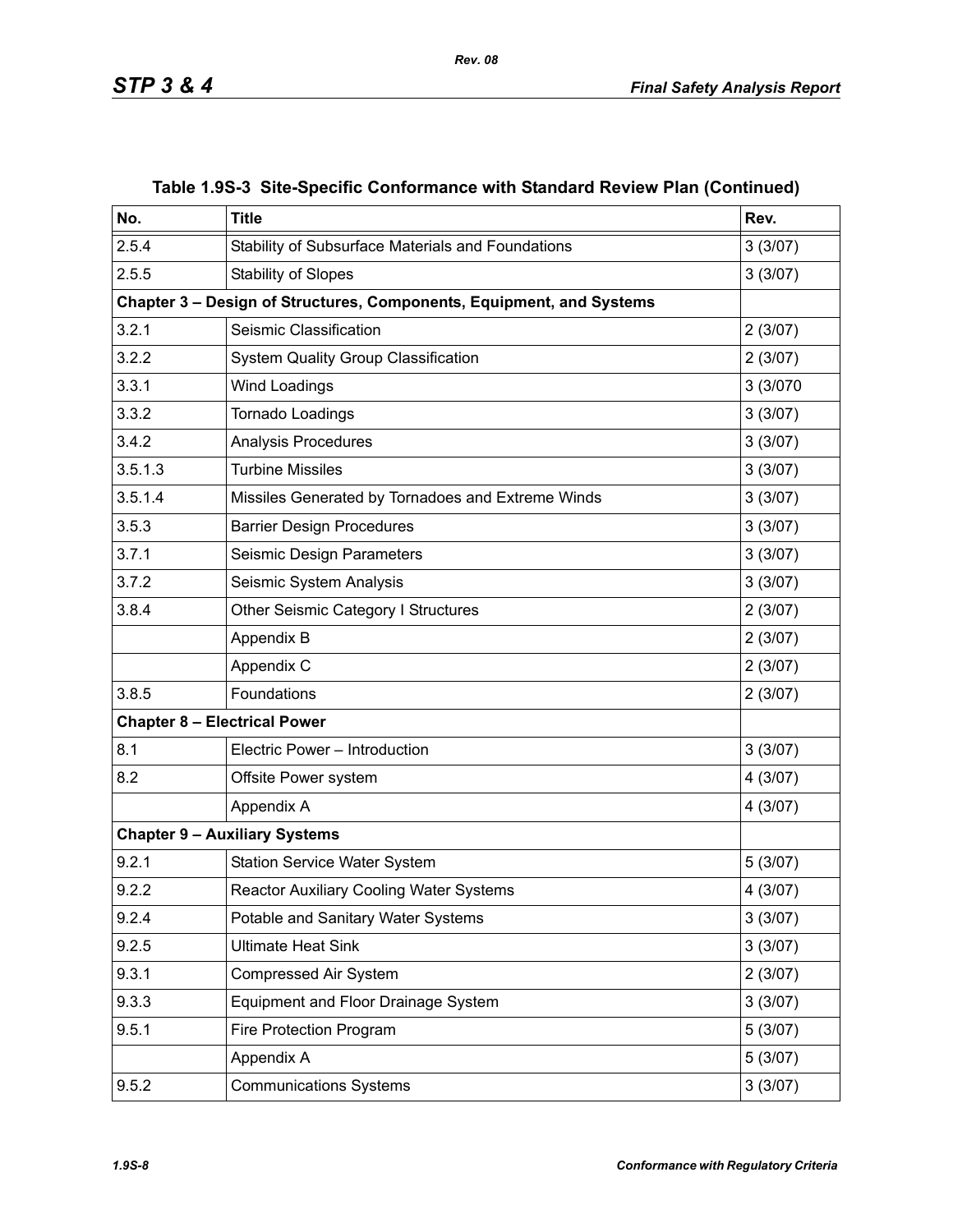| No.                                                    | <b>Title</b>                                                                                                  | Rev.                    |
|--------------------------------------------------------|---------------------------------------------------------------------------------------------------------------|-------------------------|
|                                                        | Chapter 10 - Steam and Power Conversion System                                                                |                         |
| 10.4.5                                                 | <b>Circulating Water System</b>                                                                               | 3(3/07)                 |
|                                                        | <b>Chapter 11 - Radioactive Waste Management</b>                                                              |                         |
| 11.5                                                   | Process and Effluent Radiological Monitoring Instrumentation and<br>Sampling Systems                          | 3(7/81)                 |
|                                                        | BTP 11-6 Postulated Radioactive Releases due to Liquid-Containing Tank<br><b>Failures</b>                     | 3(3/07)                 |
|                                                        | <b>Chapter 12 - Radiation Protection</b>                                                                      |                         |
| 12.5                                                   | <b>Operational Radiation Protection Program</b>                                                               | 3(3/07)                 |
|                                                        | <b>Chapter 13 - Conduct of Operations</b>                                                                     |                         |
| 13.1.1                                                 | Management and Technical Support Organization                                                                 | 5(3/07)                 |
| 13.1.2-13.1.3                                          | <b>Operating Organization</b>                                                                                 | 6(3/07)                 |
| 13.2.1                                                 | Reactor Operator Requalification Program; Reactor Operator Training                                           | 3(3/07)                 |
| 13.2.2                                                 | Non-Licensed Plant Staff Training                                                                             | 3(3/07)                 |
| 13.3                                                   | <b>Emergency Planning</b>                                                                                     | 3(3/07)                 |
| 13.4                                                   | <b>Operational Programs</b>                                                                                   | 3(3/07)                 |
| 13.5.1                                                 | <b>Administrative Procedures</b>                                                                              | 0(7/81)                 |
| 13.5.1.1                                               | Administrative Procedures - General                                                                           | 0(3/07)                 |
| 13.5.1.2                                               | Administrative Procedures - Initial Test Program                                                              | 0(6/96)                 |
| 13.5.2.1                                               | Operating and Emergency Operating Procedures                                                                  | 2(3/07)                 |
|                                                        | Appendix A                                                                                                    | 2(3/07)                 |
| 13.5.2.2<br>Maintenance and Other Operating Procedures |                                                                                                               | 0(4/96)<br><b>DRAFT</b> |
| 13.6                                                   | <b>Physical Security</b>                                                                                      | 3(3/07)                 |
| 13.6.1                                                 | Physical Security - Combined License Review Responsibilities                                                  | 0(3/07)                 |
|                                                        | <b>Chapter 17 - Quality Assurance</b>                                                                         |                         |
| 17.5                                                   | Quality Assurance Program Description - Design Certification, Early Site<br>Permit and New License Applicants | 0(3/07)                 |

# **Table 1.9S-3 Site-Specific Conformance with Standard Review Plan (Continued)**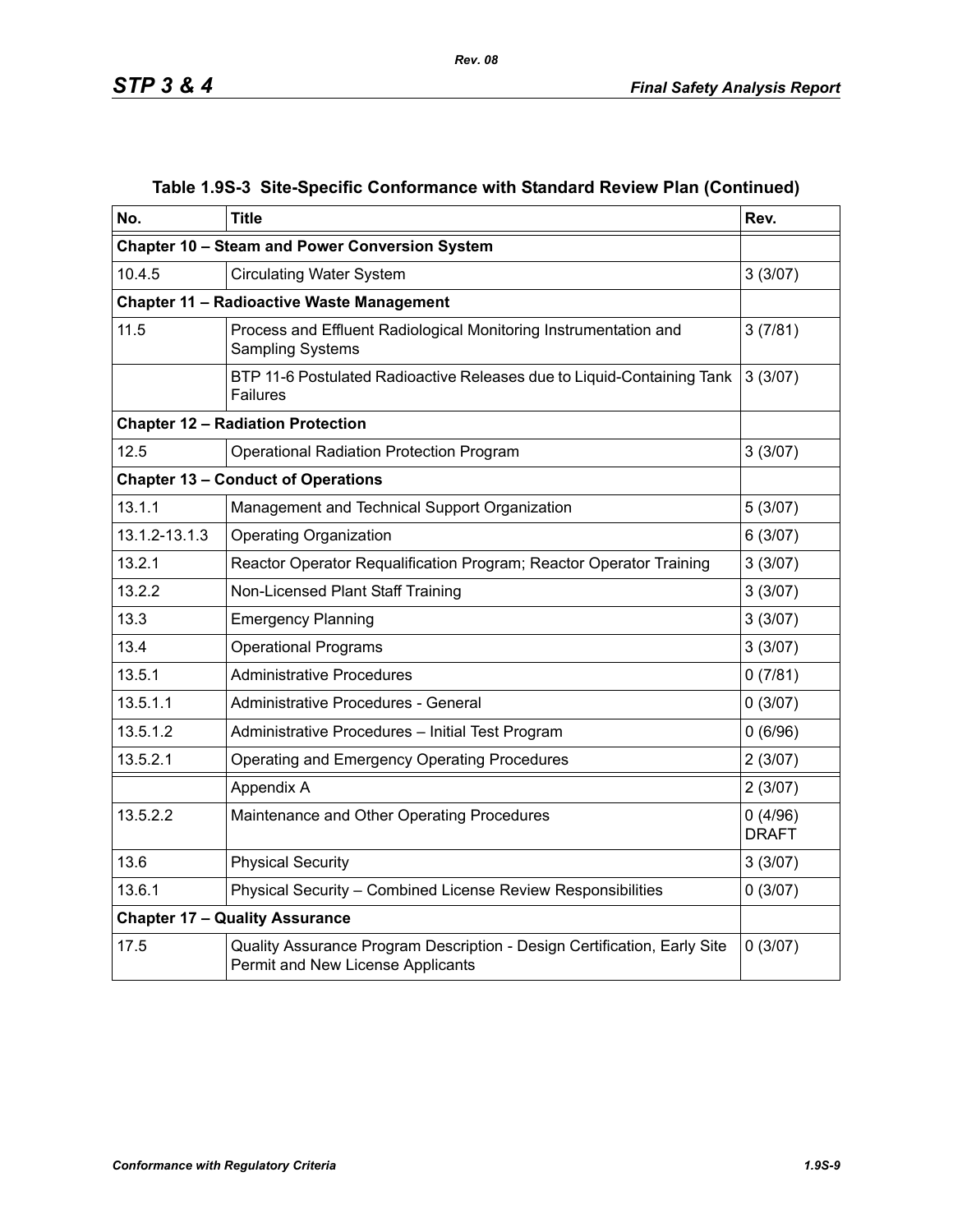| <b>Departure</b><br><b>Number</b> | <b>Subject</b>                      | <b>Affected COLA Sections</b>                                                                                                                                                                                                                                                                                                                                         | <b>Sections</b>                                                                                                      | Applicable SRP Conformance with Applicable SRP/<br><b>Justification for Differences</b> |
|-----------------------------------|-------------------------------------|-----------------------------------------------------------------------------------------------------------------------------------------------------------------------------------------------------------------------------------------------------------------------------------------------------------------------------------------------------------------------|----------------------------------------------------------------------------------------------------------------------|-----------------------------------------------------------------------------------------|
| STD DEP<br>$T11.1-1$              | Definition of As-Built              | Tier 1 Section 1.1                                                                                                                                                                                                                                                                                                                                                    | 14.3                                                                                                                 | Conforms with applicable SRP section                                                    |
| STD DEP<br>$T12.1-2$              | <b>RIP Motor Casing</b><br>Cladding | Tier 1 Section 2.1<br>Tier 2 Section 5.3                                                                                                                                                                                                                                                                                                                              | 5.3.1<br>5.3.3                                                                                                       | Conforms with applicable SRP sections                                                   |
| STD DEP<br>$T12.2 - 1$            | Control System<br>Changes           | Tier 1 Section 2.2<br>Tier 1 Section 2.15<br>Tier 2 Section 7.2<br>Tier 2 Section 7.6<br>Tier 2 Section 7.7<br>Tier 2 Section 10.1<br>Tier 2 Section 16.3.3.1.1<br>Tier 2 Section 16B.3.3.1.1                                                                                                                                                                         | 1.0<br>App 7.0-A<br>7.1<br>7.2<br>7.3<br>7.6<br>7.7                                                                  | Conforms with applicable SRP sections                                                   |
| STD DEP<br>$T12.3-1$              | Hi Rad MSIV<br>Closure              | Tier 1 Section 2.3<br>Tier 1 Section 2.7<br>Tier 2 Section 1.2<br>Tier 2 Appendix 1A<br>Tier 2 Section 3.4<br>Tier 2 Section 5.2<br>Tier 2 Section 7.1<br>Tier 2 Section 7.2<br>Tier 2 Section 7.3<br>Tier 2 Section 7.5<br>Tier 2 Section 15.2<br>Tier 2 Section 16.3.3.1.1<br>Tier 2 Section 16.3.3.6.1<br>Tier 2 Section 16B.3.3.1.1<br>Tier 2 Section 16B.3.3.6.1 | 1.0<br>3.4.1<br>5.2.5<br>7.1<br>Table 7.1<br>App 7.1-A<br>7.2<br>7.3<br>7.5<br>11.5<br>13.3<br>15.2.1-15.2.5<br>16.0 | Conforms with applicable SRP sections                                                   |

*1.9S-10*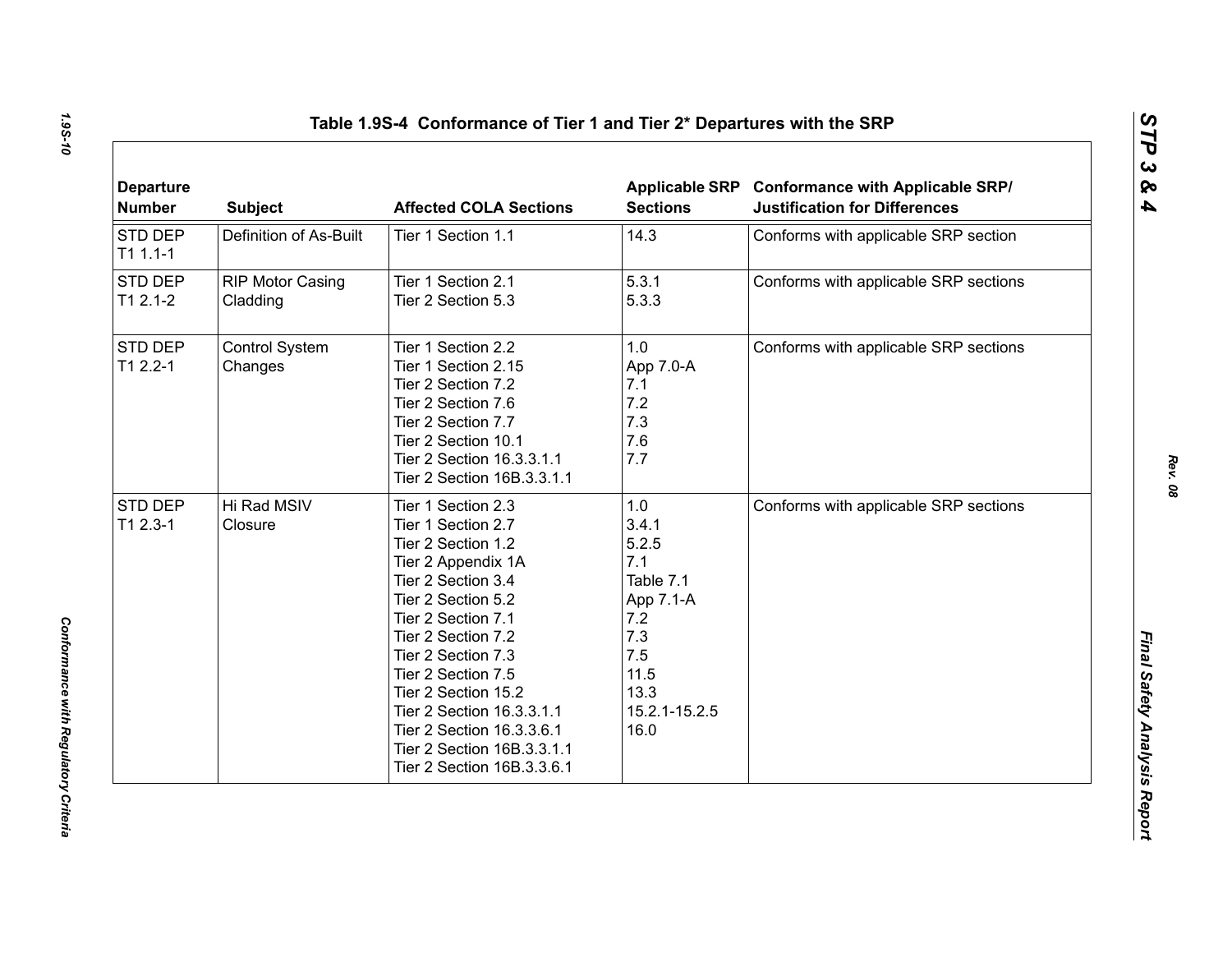| <b>Departure</b><br><b>Number</b> | <b>Subject</b>                        | <b>Affected COLA Sections</b>                                                                                                                                                                                                                                                                                        | <b>Sections</b>                                                                                                                 | Applicable SRP Conformance with Applicable SRP/<br><b>Justification for Differences</b> |
|-----------------------------------|---------------------------------------|----------------------------------------------------------------------------------------------------------------------------------------------------------------------------------------------------------------------------------------------------------------------------------------------------------------------|---------------------------------------------------------------------------------------------------------------------------------|-----------------------------------------------------------------------------------------|
| STD DEP<br>$T12.4-1$              | <b>RHR Spent Fuel</b><br>Pool Cooling | Tier 1 Section 2.4<br>Tier 1 Section 2.6<br>Tier 2 Appendix 1AA<br>Tier 2 Section 3.1<br>Tier 2 Section 3.9<br>Tier 2 Appendix 3MA<br>Tier 2 Section 5.4<br>Tier 2 Section 6.3<br>Tier 2 Section 6.6<br>Tier 2 Section 7.3<br>Tier 2 Section 7.4<br>Tier 2 Section 9.1<br>Tier 2 Appendix 19L<br>Tier 2 Appendix 19Q | 3.2.1<br>3.2.2<br>5.4<br>5.4.7<br>6.3<br>6.6<br>7.3<br>7.4<br>9.1.1<br>9.1.2<br>9.1.3<br>9.1.4<br>9.1.5<br>13.4<br>19.1<br>19.2 | Conforms with applicable SRP sections                                                   |
|                                   |                                       |                                                                                                                                                                                                                                                                                                                      |                                                                                                                                 |                                                                                         |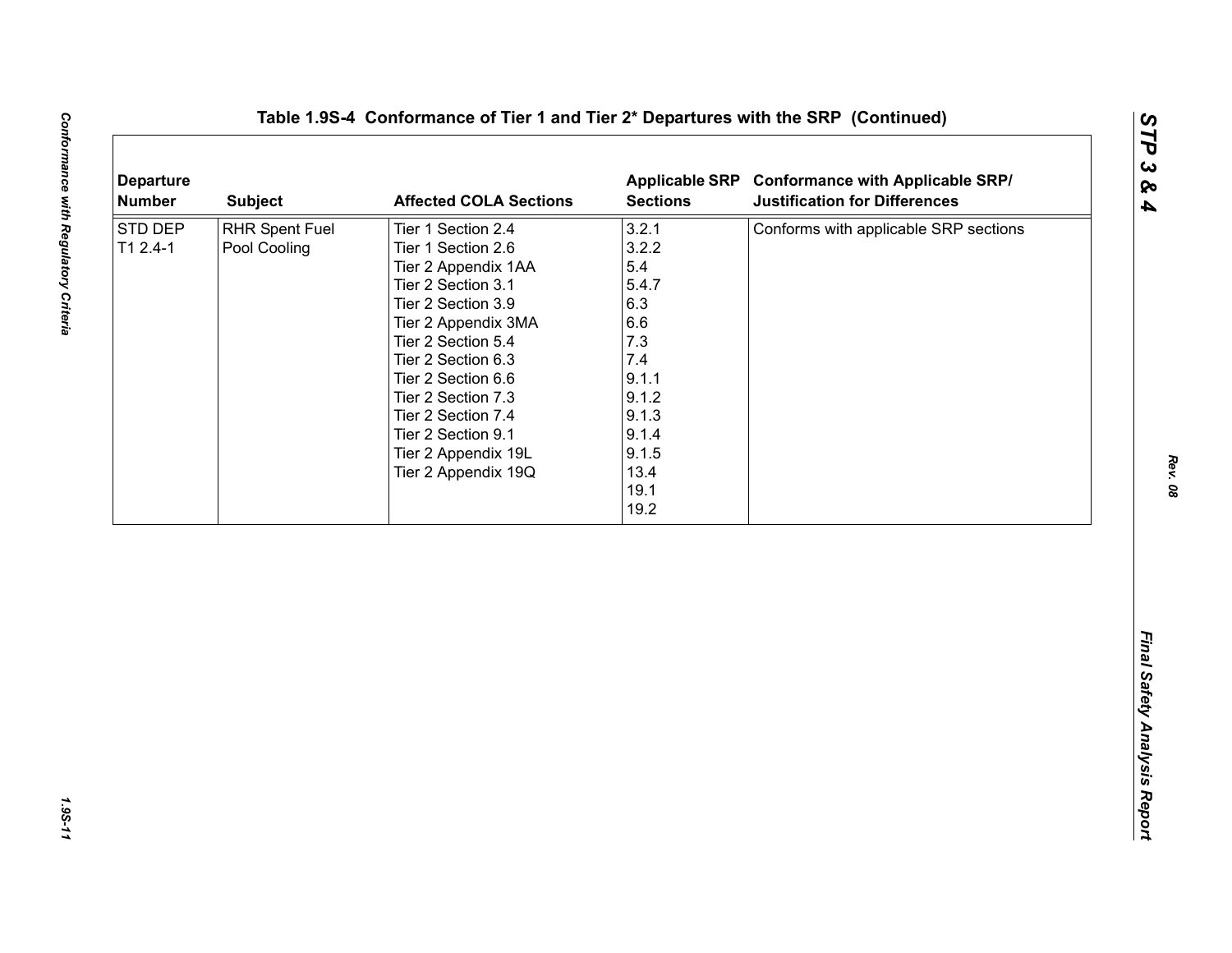| <b>Departure</b><br><b>Number</b> | <b>Subject</b>                     | <b>Affected COLA Sections</b>                                                                                                                                                                                                                                                                        | <b>Sections</b>                                                                                                                                                                                        | Applicable SRP Conformance with Applicable SRP/<br><b>Justification for Differences</b> |
|-----------------------------------|------------------------------------|------------------------------------------------------------------------------------------------------------------------------------------------------------------------------------------------------------------------------------------------------------------------------------------------------|--------------------------------------------------------------------------------------------------------------------------------------------------------------------------------------------------------|-----------------------------------------------------------------------------------------|
| STD DEP<br>T1 2.4-2               | <b>FW Line Break</b><br>Mitigation | Tier 1 Section 2.4<br>Tier 2 Section 5.2<br>Tier 2 Section 6.2<br>Tier 2 Section 7.3<br>Tier 2 Section 8.1<br>Tier 2 Section 8.3<br>Tier 2 Section 10.2<br>Tier 2 Appendix 19L<br>Tier 2 Section 16.3.3.1.1<br>Tier 2 Section 16.3.3.1.4<br>Tier 2 Section 16B.3.3.1.1<br>Tier 2 Section 16B.3.3.1.4 | 3.2.2<br>3.6.2<br>3.6.3<br>3.8.3<br>3.11<br>5.2.2<br>5.2.3<br>5.2.4<br>5.2.5<br>6.2.1.1C<br>6.2.1.2<br>6.2.1.3<br>6.2.1.4<br>6.2.2<br>6.2.3<br>6.2.4<br>6.5.2<br>6.6<br>9.2.2<br>9.2.3<br>10.2<br>16.0 | Conforms with applicable SRP sections                                                   |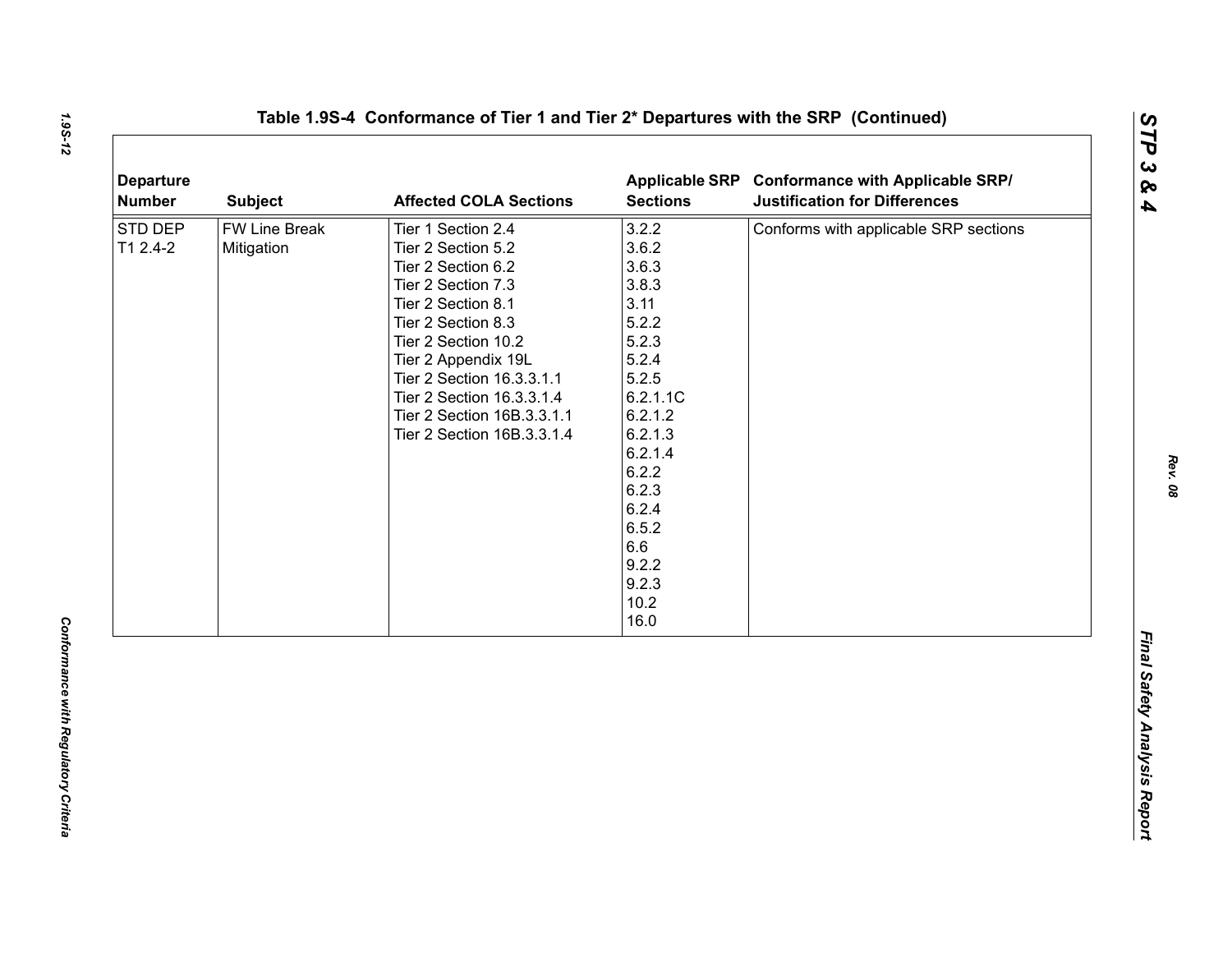| <b>RCIC Pump</b> | Tier 1 Section 2.4                       | 3.2.2                                                                                                                                                                                                                                                                                                      | Conforms with applicable SRP sections                                                                   |
|------------------|------------------------------------------|------------------------------------------------------------------------------------------------------------------------------------------------------------------------------------------------------------------------------------------------------------------------------------------------------------|---------------------------------------------------------------------------------------------------------|
|                  |                                          |                                                                                                                                                                                                                                                                                                            |                                                                                                         |
|                  | Tier 2 Appendix 1A                       | 5.4                                                                                                                                                                                                                                                                                                        |                                                                                                         |
|                  | Tier 2 Section 3.2                       | 5.4.6                                                                                                                                                                                                                                                                                                      |                                                                                                         |
|                  | Tier 2 Section 3.9                       | 5.4.7                                                                                                                                                                                                                                                                                                      |                                                                                                         |
|                  |                                          |                                                                                                                                                                                                                                                                                                            |                                                                                                         |
|                  | Tier 2 Appendix 3MA                      |                                                                                                                                                                                                                                                                                                            |                                                                                                         |
|                  | Tier 2 Section 5.4                       |                                                                                                                                                                                                                                                                                                            |                                                                                                         |
|                  | Tier 2 Section 6.2                       |                                                                                                                                                                                                                                                                                                            |                                                                                                         |
|                  | Tier 2 Section 7.3                       |                                                                                                                                                                                                                                                                                                            |                                                                                                         |
|                  | Tier 2 Section 14.2                      | 6.2.4                                                                                                                                                                                                                                                                                                      |                                                                                                         |
|                  | Tier 2 Section 16.3.3.1.1                |                                                                                                                                                                                                                                                                                                            |                                                                                                         |
|                  | Tier 2 Section 16.3.3.1.4                |                                                                                                                                                                                                                                                                                                            |                                                                                                         |
|                  | Tier 2 Section 16B.3.3.1.1               |                                                                                                                                                                                                                                                                                                            |                                                                                                         |
|                  |                                          |                                                                                                                                                                                                                                                                                                            |                                                                                                         |
|                  |                                          |                                                                                                                                                                                                                                                                                                            |                                                                                                         |
|                  |                                          |                                                                                                                                                                                                                                                                                                            |                                                                                                         |
|                  |                                          |                                                                                                                                                                                                                                                                                                            |                                                                                                         |
|                  |                                          |                                                                                                                                                                                                                                                                                                            |                                                                                                         |
|                  |                                          |                                                                                                                                                                                                                                                                                                            |                                                                                                         |
|                  |                                          |                                                                                                                                                                                                                                                                                                            |                                                                                                         |
|                  |                                          |                                                                                                                                                                                                                                                                                                            | Conforms with applicable SRP sections                                                                   |
|                  |                                          |                                                                                                                                                                                                                                                                                                            |                                                                                                         |
|                  |                                          |                                                                                                                                                                                                                                                                                                            |                                                                                                         |
|                  |                                          |                                                                                                                                                                                                                                                                                                            |                                                                                                         |
|                  |                                          |                                                                                                                                                                                                                                                                                                            |                                                                                                         |
|                  | Tier 2 Section 14.2                      |                                                                                                                                                                                                                                                                                                            |                                                                                                         |
|                  | RHR, HPCF, and RCIC<br>Turbine Pump NPSH | Tier 2 Appendix 3B<br>Tier 2 Section 16B.3.3.1.4<br>Tier 2 Section 19.3<br>Tier 2 Section 19.9<br>Tier 2 Section 19.11<br>Tier 2 Section 19.13<br>Tier 2 Appendix 19K<br>Tier 2 Appendix 19M<br>Tier 1 Section 2.4<br>Tier 2 Section 5.4<br>Tier 2 Section 6.2<br>Tier 2 Section 6.3<br>Tier 2 Appendix 6C | 6.2.1.2<br>6.2.1.3<br>6.2.1.4<br>6.2.1.5<br>6.2.2<br>7.3<br>14.2<br>16.0<br>16.1<br>19.1<br>19.2<br>6.2 |

1.95-13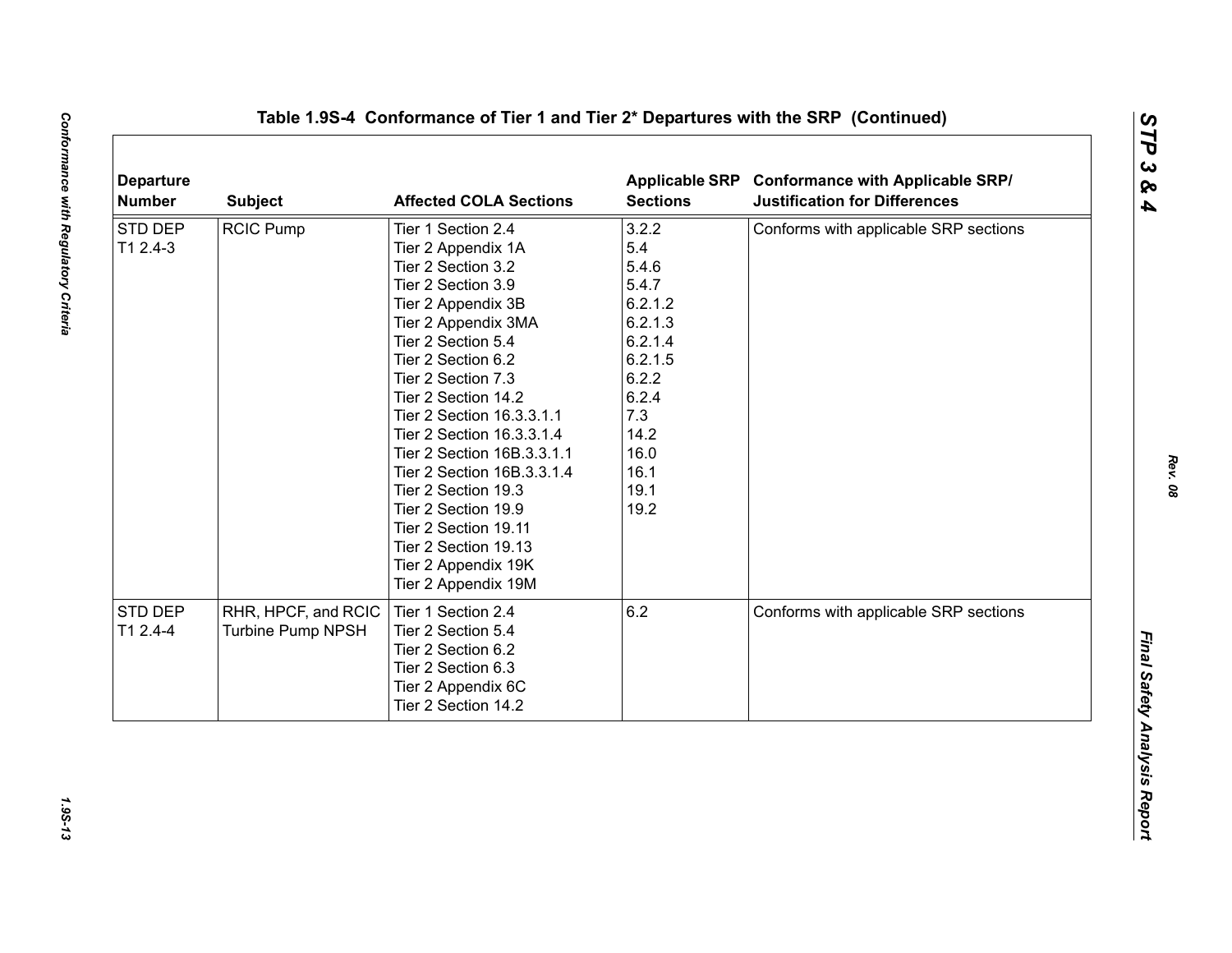| 9.1.1<br>STP DEP<br>New Fuel Storage<br>Conforms with applicable SRP Sections<br>Tier 1 Section 2.5<br>$T12.5-1$<br>9.1.2<br>Racks<br>Tier 2 Section 1.2<br>Tier 2 Section 3.1<br>Tier 2 Section 9.1<br>Tier 2 Section 12.3<br>Tier 2 Section 16.4<br><b>Addition of Condensate</b><br>Tier 1 Section<br>10.4.7<br>Conforms with applicable SRP sections<br><b>Booster Pumps</b><br>2.10<br>14.3<br>Breaker/Fuse<br>Tier 1 Section 2.12<br>Conforms with applicable SRP sections<br>14.3.6<br>Coordination |
|------------------------------------------------------------------------------------------------------------------------------------------------------------------------------------------------------------------------------------------------------------------------------------------------------------------------------------------------------------------------------------------------------------------------------------------------------------------------------------------------------------|
| <b>STD DEP</b><br>T1 2.10-1<br>STD DEP<br>T1 2.12-1                                                                                                                                                                                                                                                                                                                                                                                                                                                        |
|                                                                                                                                                                                                                                                                                                                                                                                                                                                                                                            |
|                                                                                                                                                                                                                                                                                                                                                                                                                                                                                                            |
| STD DEP<br><b>I&amp;C Power</b><br>Conforms with applicable SRP section<br>Tier 1 Section 2.12<br>App 7.1-C<br>T1 2.12-2<br>Division<br>Tier 2 Section 8.1<br>Tier 2 Section 8.3                                                                                                                                                                                                                                                                                                                           |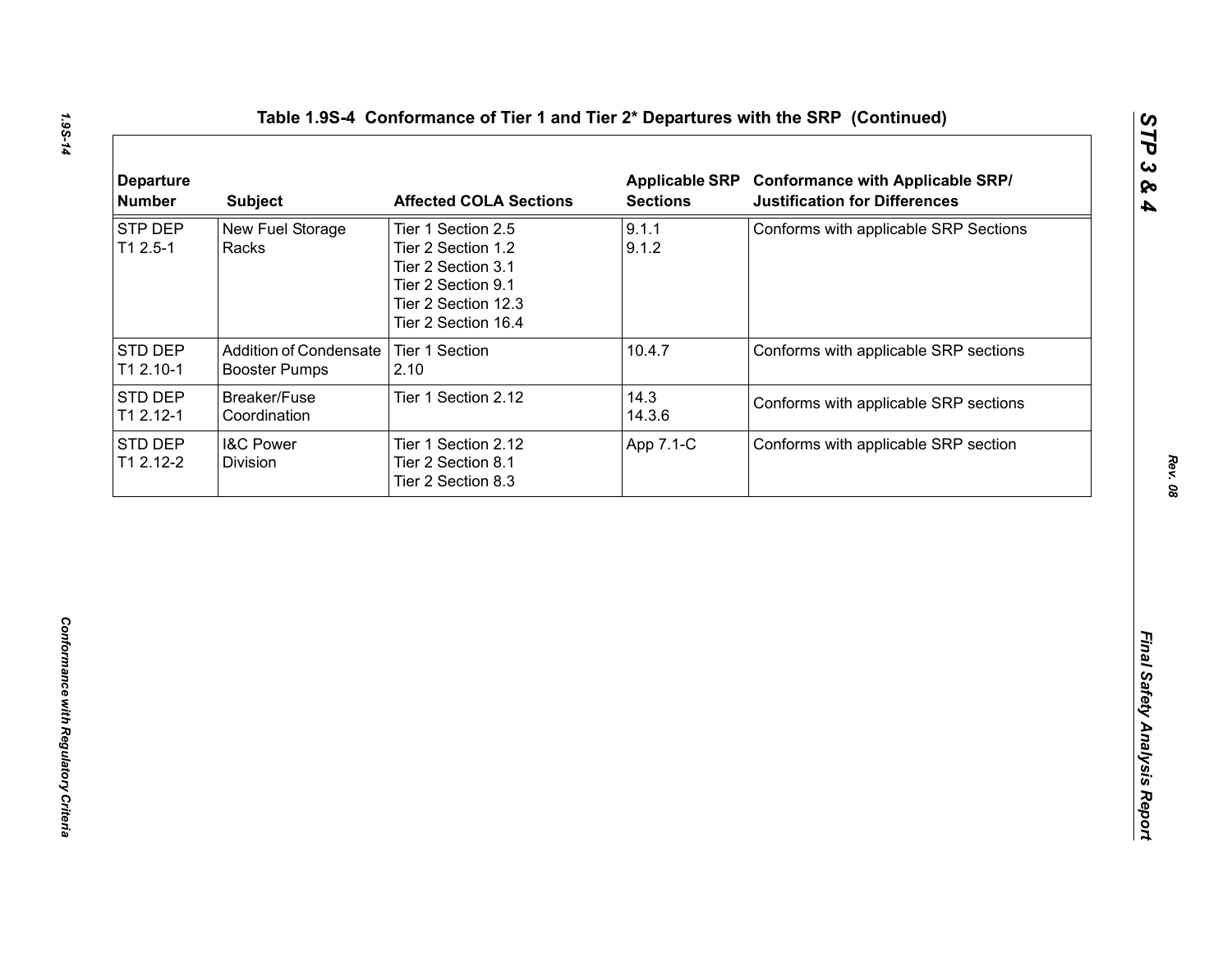| <b>Departure</b><br><b>Number</b> | <b>Subject</b> | <b>Affected COLA Sections</b> | <b>Sections</b> | Applicable SRP Conformance with Applicable SRP/<br><b>Justification for Differences</b> |
|-----------------------------------|----------------|-------------------------------|-----------------|-----------------------------------------------------------------------------------------|
| <b>STD DEP</b>                    | Hydrogen       | Tier 1 Section 2.2            | 3.2.2           | Conforms with applicable SRP sections                                                   |
| T1 2.14-1                         | Recombiner     | Tier 1 Section 2.3            | 5.4             |                                                                                         |
|                                   | Elimination    | Tier 1 Section 2.4            | 5.4.6           |                                                                                         |
|                                   |                | Tier 1 Section 2.7            | 5.4.7           |                                                                                         |
|                                   |                | Tier 1 Section 2.11           | 6.2.2           |                                                                                         |
|                                   |                | Tier 1 Section 2.14           | 6.5.2           |                                                                                         |
|                                   |                | Tier 1 Section 2.15           | 6.5.3           |                                                                                         |
|                                   |                | Tier 2 Section 1.2            | 6.5.5           |                                                                                         |
|                                   |                | Tier 2 Appendix 1A            | 7.1             |                                                                                         |
|                                   |                | Tier 2 Appendix 1AA           | 7.3             |                                                                                         |
|                                   |                | Tier 2 Section 3.2            | 7.4             |                                                                                         |
|                                   |                | Tier 2 Section 3.9            | 7.5             |                                                                                         |
|                                   |                | Tier 2 Appendix 3I            | 7.6             |                                                                                         |
|                                   |                | Tier 2 Appendix 3MA           | 16.0            |                                                                                         |
|                                   |                | Tier 2 Section 5.2            | 16.1            |                                                                                         |
|                                   |                | Tier 2 Section 5.4            |                 |                                                                                         |
|                                   |                | Tier 2 Section 6.2            |                 |                                                                                         |
|                                   |                | Tier 2 Section 6.5            |                 |                                                                                         |
|                                   |                | Tier 2 Section 6.6            |                 |                                                                                         |
|                                   |                | Tier 2 Section 7.1            |                 |                                                                                         |
|                                   |                | Tier 2 Section 7.3            |                 |                                                                                         |
|                                   |                | Tier 2 Section 7.4            |                 |                                                                                         |
|                                   |                | Tier 2 Section 7.5            |                 |                                                                                         |
|                                   |                | Tier 2 Section 7.6            |                 |                                                                                         |
|                                   |                | Tier 2 Section 9.2            |                 |                                                                                         |
|                                   |                | Tier 2 Section 9.4            |                 |                                                                                         |
|                                   |                | Tier 2 Appendix 9A            |                 |                                                                                         |
|                                   |                | Tier 2 Section 14.2           |                 |                                                                                         |
|                                   |                | Tier 2 Appendix 15A           |                 |                                                                                         |

*Rev. 08*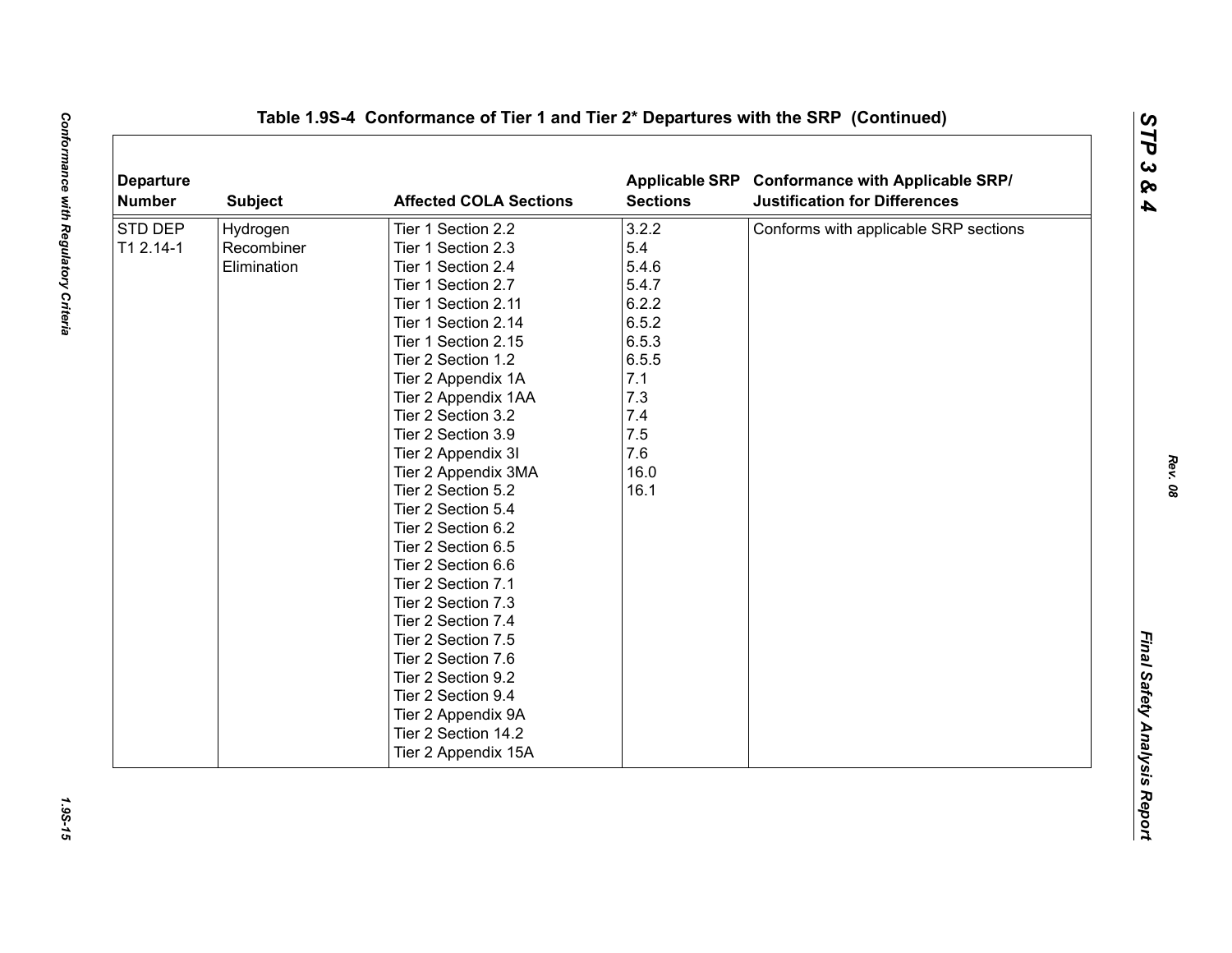| <b>Departure</b><br><b>Number</b>   | <b>Subject</b>                                    | <b>Affected COLA Sections</b>                                                                                                                                                                                                                                                                                                                                                        | <b>Sections</b> | Applicable SRP Conformance with Applicable SRP/<br><b>Justification for Differences</b> |
|-------------------------------------|---------------------------------------------------|--------------------------------------------------------------------------------------------------------------------------------------------------------------------------------------------------------------------------------------------------------------------------------------------------------------------------------------------------------------------------------------|-----------------|-----------------------------------------------------------------------------------------|
| STD DEP<br>T1 2.14-1<br>(continued) | Hydrogen<br>Recombiner<br>Elimination (continued) | Tier 2 Section 16.3.3.6.1<br>Tier 2 Section 16.3.3.6.2<br>Tier 2 Section 16.3.6.3.1<br>Tier 2 Section 16.3.6.3.2<br>Tier 2 Section 16.5.0<br>Tier 2 Section 16B.3.3.6.1<br>Tier 2 Section 16B.3.3.6.2<br>Tier 2 Section 16B.3.6.3.1<br>Tier 2 Section 16B.3.6.3.2<br>Tier 2 Appendix 18A<br>Tier 2 Appendix 18B<br>Tier 2 Appendix 18F<br>Tier 2 Appendix 18H<br>Tier 2 Appendix 19A |                 |                                                                                         |
|                                     |                                                   |                                                                                                                                                                                                                                                                                                                                                                                      |                 |                                                                                         |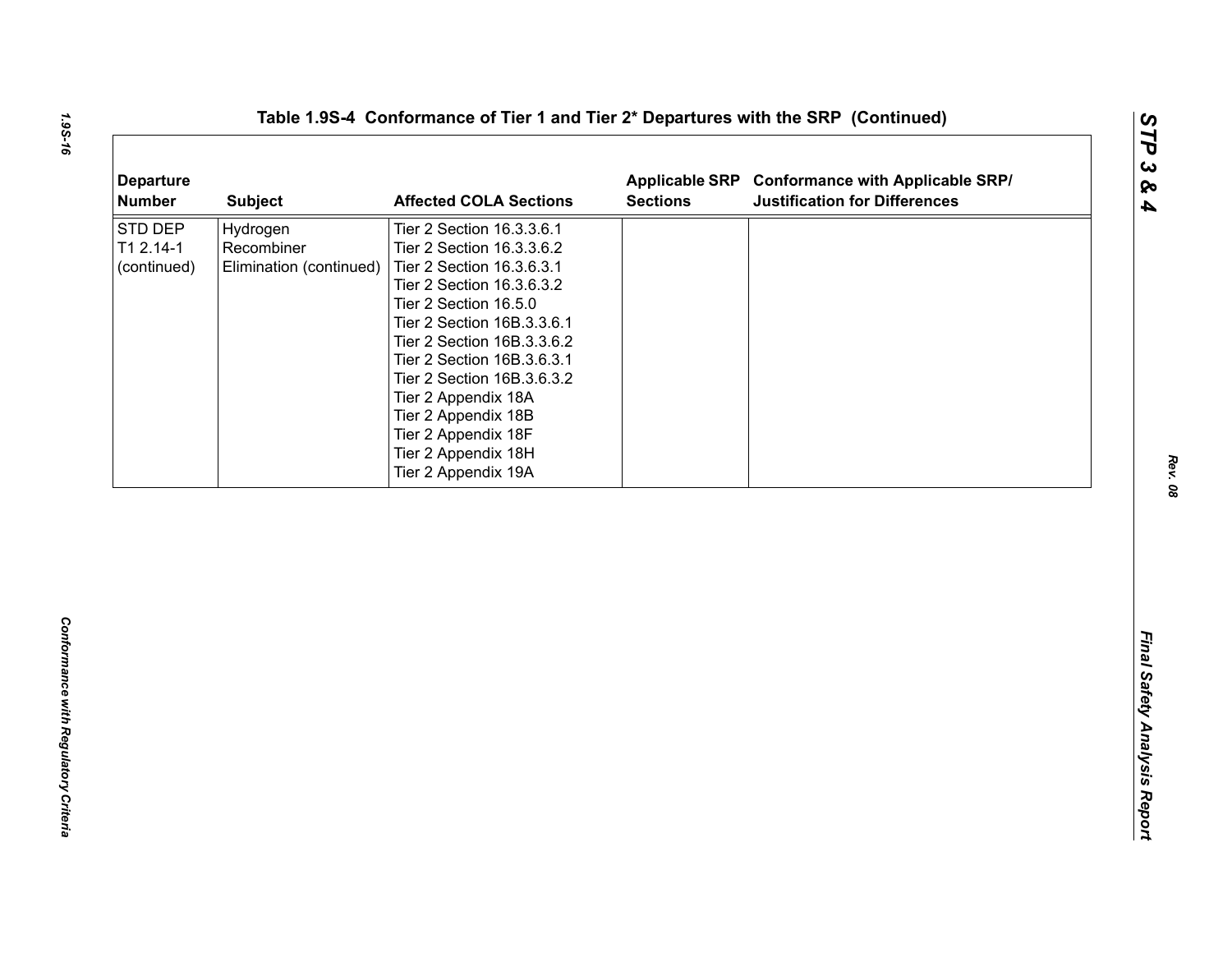|           | <b>Subject</b>       | <b>Affected COLA Sections</b> | <b>Sections</b> | Applicable SRP Conformance with Applicable SRP/<br><b>Justification for Differences</b> |
|-----------|----------------------|-------------------------------|-----------------|-----------------------------------------------------------------------------------------|
| STD DEP   | Radwaste Building    | Tier 1 Section 2.15           | 2.0             | Conforms with applicable SRP sections                                                   |
| T1 2.15-1 | Substructure Seismic | Tier 2 Section 2.0            | 2.4.13          |                                                                                         |
|           | Classification       | Tier 2 Section 2.4S.13        | 2.5.4           |                                                                                         |
|           |                      | Tier 2 Section 2.5S.4         | 3.2.1           |                                                                                         |
|           |                      | Tier 2 Section 3.1            | 3.2.2           |                                                                                         |
|           |                      | Tier 2 Section 3.2            | 3.3.1           |                                                                                         |
|           |                      | Tier 2 Section 3.3            | 3.3.2           |                                                                                         |
|           |                      | Tier 2 Section 3.4            | 3.4.1           |                                                                                         |
|           |                      | Tier 2 Section 3.7            | 3.7.1           |                                                                                         |
|           |                      | Tier 2 Section 3.8            | 3.7.2           |                                                                                         |
|           |                      | Tier 2 Appendix 3C            | 3.7.3           |                                                                                         |
|           |                      | Tier 2 Appendix 3H            | 3.8.3           |                                                                                         |
|           |                      | Tier 2 Section 11.4           | 3.8.4           |                                                                                         |
|           |                      | Tier 2 Section 12.2           | 11.4            |                                                                                         |
|           |                      | Tier 2 Section 14.3           | 12.2            |                                                                                         |
|           |                      | Tier 2 Section 15.7           | 14.3            |                                                                                         |
|           |                      | Tier 2 Section 19.4           | 15.7.3          |                                                                                         |
|           |                      | Tier 2 Appendix 19H           | 15.7.4          |                                                                                         |
|           |                      | Tier 2 Section 21.0           | 15.7.5          |                                                                                         |
|           |                      | Tier 2 Section 21.1           | 19.0            |                                                                                         |
| STD DEP   | <b>RBSRDG</b>        | Tier 1 Section 2.15           | 9.4.1           | Conforms with applicable SRP sections                                                   |
| T1 2.15-2 | <b>HVAC</b>          | Tier 2 Section 9.4            | 9.4.3           |                                                                                         |
|           |                      |                               | 9.4.4           |                                                                                         |

1.95-17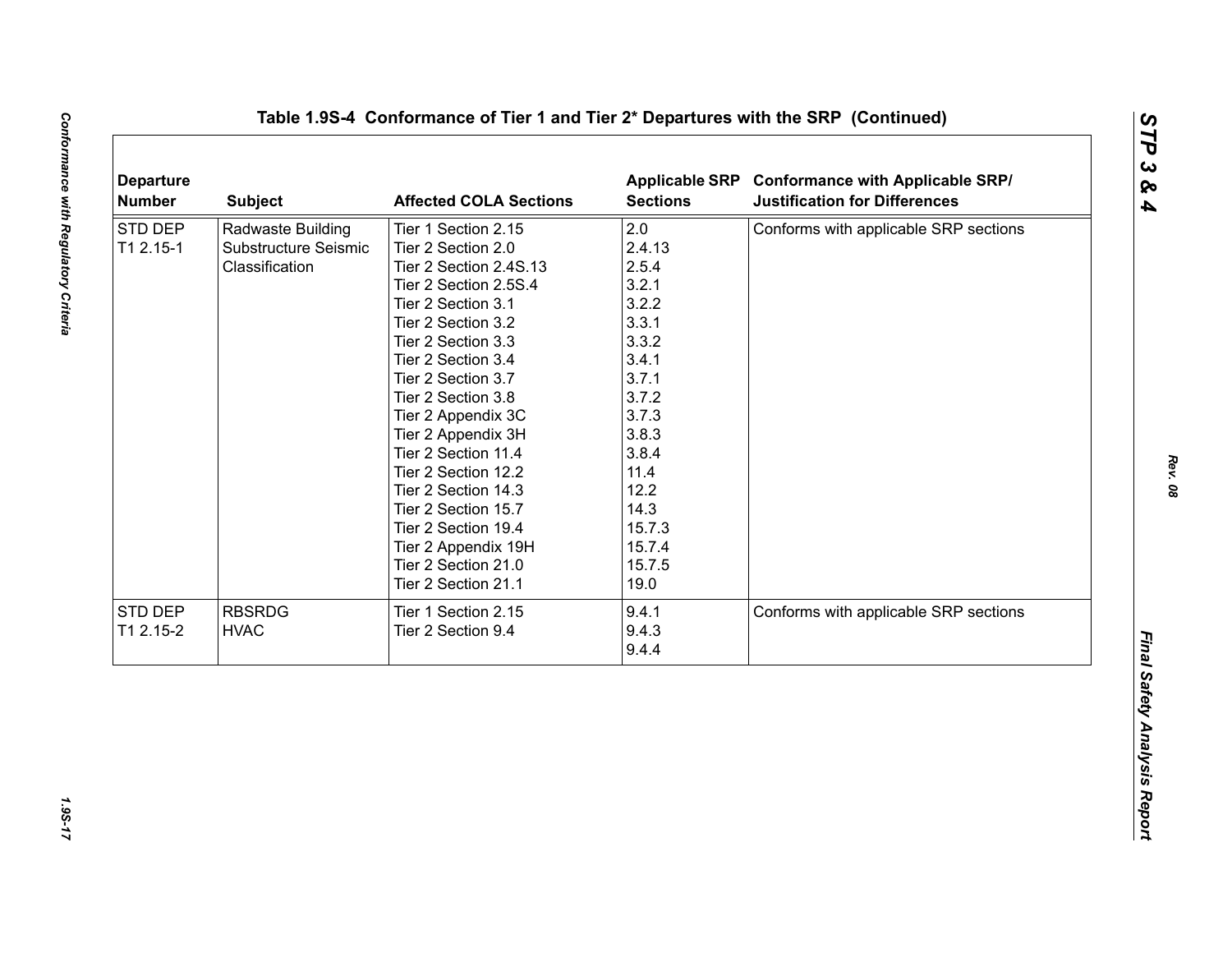| 3.2.1<br>Safety-Related<br>Tier 1 Section 2.2<br>Conforms with applicable SRP sections<br>3.2.2<br>$T13.4-1$<br><b>I&amp;C Architecture</b><br>Tier 1 Section 2.7<br>6.2.4<br>Tier 1 Section 3.4<br>Tier 2 Section 1.2<br>App 7.0-A<br>7.1<br>Tier 2 Section 3.2<br>7.2<br>Tier 2 Section 6.2<br>7.3<br>Tier 2 Section 7.1<br>7.4<br>Tier 2 Section 7.2<br>7.6<br>Tier 2 Section 7.3<br>7.7<br>Tier 2 Section 7.4<br>7.9<br>Tier 2 Section 7.6<br>10.3<br>Tier 2 Section 7.7<br>10.4.5<br>Tier 2 Appendix 7A<br>Tier 2 Appendix 7C<br>10.4.7<br>11.5<br>Tier 2 Section 10.1<br>Tier 2 Section 10.4<br>12.3-12.4 | <b>Departure</b><br><b>Number</b> | <b>Subject</b> | <b>Affected COLA Sections</b> | <b>Sections</b> | Applicable SRP Conformance with Applicable SRP/<br><b>Justification for Differences</b> |
|-----------------------------------------------------------------------------------------------------------------------------------------------------------------------------------------------------------------------------------------------------------------------------------------------------------------------------------------------------------------------------------------------------------------------------------------------------------------------------------------------------------------------------------------------------------------------------------------------------------------|-----------------------------------|----------------|-------------------------------|-----------------|-----------------------------------------------------------------------------------------|
|                                                                                                                                                                                                                                                                                                                                                                                                                                                                                                                                                                                                                 | STD DEP                           |                |                               |                 |                                                                                         |
|                                                                                                                                                                                                                                                                                                                                                                                                                                                                                                                                                                                                                 |                                   |                |                               |                 |                                                                                         |
|                                                                                                                                                                                                                                                                                                                                                                                                                                                                                                                                                                                                                 |                                   |                |                               |                 |                                                                                         |
|                                                                                                                                                                                                                                                                                                                                                                                                                                                                                                                                                                                                                 |                                   |                |                               |                 |                                                                                         |
|                                                                                                                                                                                                                                                                                                                                                                                                                                                                                                                                                                                                                 |                                   |                |                               |                 |                                                                                         |
|                                                                                                                                                                                                                                                                                                                                                                                                                                                                                                                                                                                                                 |                                   |                |                               |                 |                                                                                         |
|                                                                                                                                                                                                                                                                                                                                                                                                                                                                                                                                                                                                                 |                                   |                |                               |                 |                                                                                         |
|                                                                                                                                                                                                                                                                                                                                                                                                                                                                                                                                                                                                                 |                                   |                |                               |                 |                                                                                         |
|                                                                                                                                                                                                                                                                                                                                                                                                                                                                                                                                                                                                                 |                                   |                |                               |                 |                                                                                         |
|                                                                                                                                                                                                                                                                                                                                                                                                                                                                                                                                                                                                                 |                                   |                |                               |                 |                                                                                         |
|                                                                                                                                                                                                                                                                                                                                                                                                                                                                                                                                                                                                                 |                                   |                |                               |                 |                                                                                         |
|                                                                                                                                                                                                                                                                                                                                                                                                                                                                                                                                                                                                                 |                                   |                |                               |                 |                                                                                         |
|                                                                                                                                                                                                                                                                                                                                                                                                                                                                                                                                                                                                                 |                                   |                |                               |                 |                                                                                         |
|                                                                                                                                                                                                                                                                                                                                                                                                                                                                                                                                                                                                                 |                                   |                |                               |                 |                                                                                         |
|                                                                                                                                                                                                                                                                                                                                                                                                                                                                                                                                                                                                                 |                                   |                |                               |                 |                                                                                         |
|                                                                                                                                                                                                                                                                                                                                                                                                                                                                                                                                                                                                                 |                                   |                |                               |                 |                                                                                         |
|                                                                                                                                                                                                                                                                                                                                                                                                                                                                                                                                                                                                                 |                                   |                |                               |                 |                                                                                         |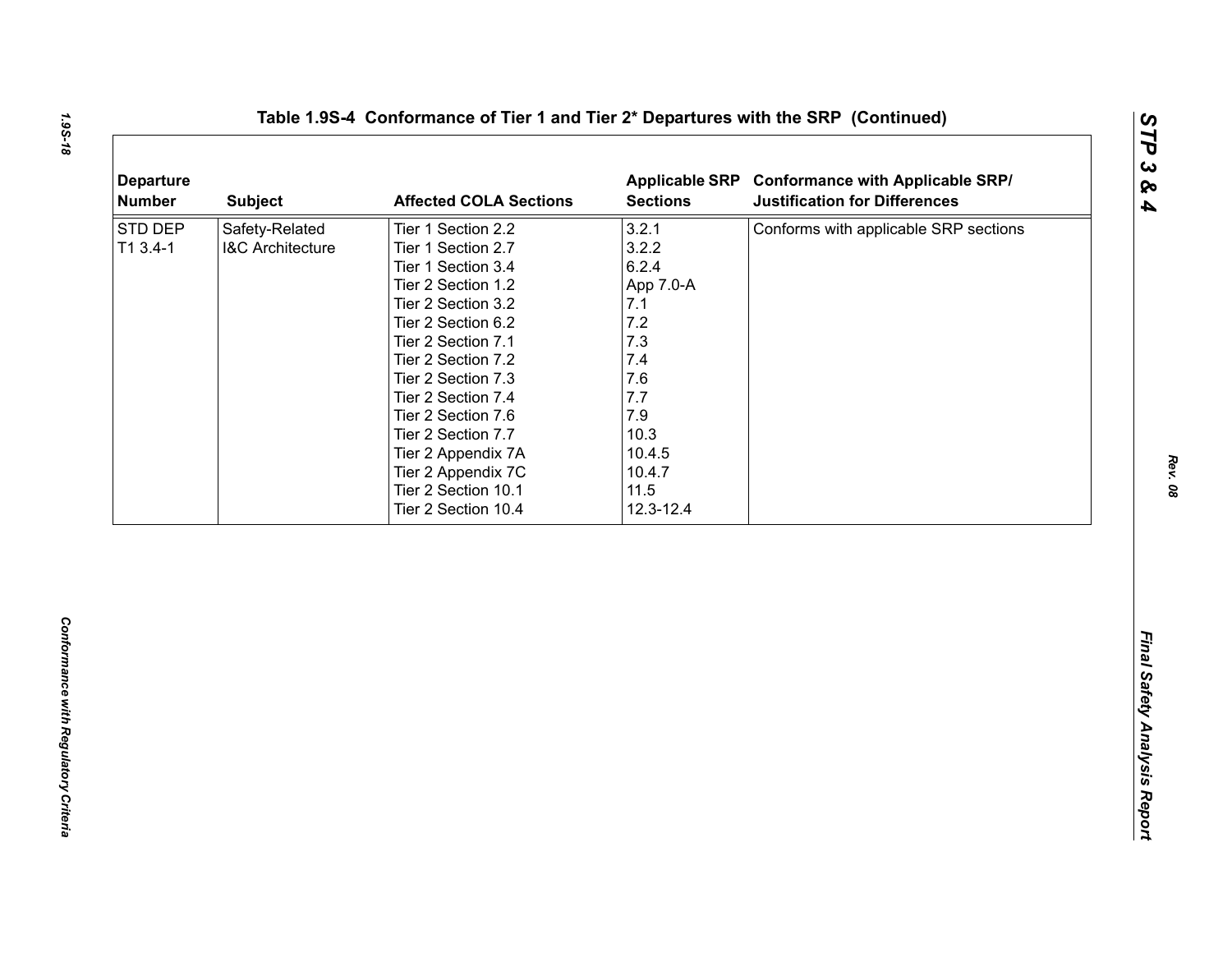| <b>Departure</b><br><b>Number</b> | <b>Subject</b>              | <b>Affected COLA Sections</b> | <b>Sections</b> | Applicable SRP Conformance with Applicable SRP/<br><b>Justification for Differences</b> |  |
|-----------------------------------|-----------------------------|-------------------------------|-----------------|-----------------------------------------------------------------------------------------|--|
| STD DEP                           | Safety-Related              | Tier 2 Section 11.5           | 14.2            |                                                                                         |  |
| T1 3.4-1                          | <b>I&amp;C Architecture</b> | Tier 2 Section 12.3           | 15.8            |                                                                                         |  |
| (Continued)                       | (continued)                 | Tier 2 Section 14.2           | 16.0            |                                                                                         |  |
|                                   |                             | Tier 2 Section 15.0           | 18.0            |                                                                                         |  |
|                                   |                             | Tier 2 Section 15.1S          | 19.0            |                                                                                         |  |
|                                   |                             | Tier 2 Appendix 15B           |                 |                                                                                         |  |
|                                   |                             | Tier 2 Appendix 15E           |                 |                                                                                         |  |
|                                   |                             | Tier 2 Section 16.1.0         |                 |                                                                                         |  |
|                                   |                             | Tier 2 Section 16.5.0         |                 |                                                                                         |  |
|                                   |                             | Tier 2 Section 16.3.3.1.4     |                 |                                                                                         |  |
|                                   |                             | Tier 2 Section 16.3.3.3.1     |                 |                                                                                         |  |
|                                   |                             | Tier 2 Section 16B.3.3.1.1    |                 |                                                                                         |  |
|                                   |                             | Tier 2 Section 16B.3.3.1.4    |                 |                                                                                         |  |
|                                   |                             | Tier 2 Section 16B.3.3.3.1    |                 |                                                                                         |  |
|                                   |                             | Tier 2 Section 16B.3.3.4.1    |                 |                                                                                         |  |
|                                   |                             | Tier 2 Section 16B.3.3.5.1    |                 |                                                                                         |  |
|                                   |                             | Tier 2 Section 16B.3.3.6.1    |                 |                                                                                         |  |
|                                   |                             | Tier 2 Section 16B.3.3.6.2    |                 |                                                                                         |  |
|                                   |                             | Tier 2 Section 16B.3.8.4      |                 |                                                                                         |  |
|                                   |                             | Tier 2 Section 18.4           |                 |                                                                                         |  |
|                                   |                             | Tier 2 Section 18.6           |                 |                                                                                         |  |
|                                   |                             | Tier 2 Section 18.8           |                 |                                                                                         |  |
|                                   |                             | Tier 2 Appendix 18C           |                 |                                                                                         |  |
|                                   |                             | Tier 2 Appendix 18E           |                 |                                                                                         |  |
|                                   |                             | Tier 2 Section 19.3           |                 |                                                                                         |  |
|                                   |                             | Tier 2 Section 19.9           |                 |                                                                                         |  |
|                                   |                             | Tier 2 Section 19.11          |                 |                                                                                         |  |
|                                   |                             | Tier 2 Appendix 19K           |                 |                                                                                         |  |
|                                   |                             | Tier 2 Appendix 19L           |                 |                                                                                         |  |
|                                   |                             | Tier 2 Appendix 19N           |                 |                                                                                         |  |
|                                   |                             | Tier 2 Appendix 19Q           |                 |                                                                                         |  |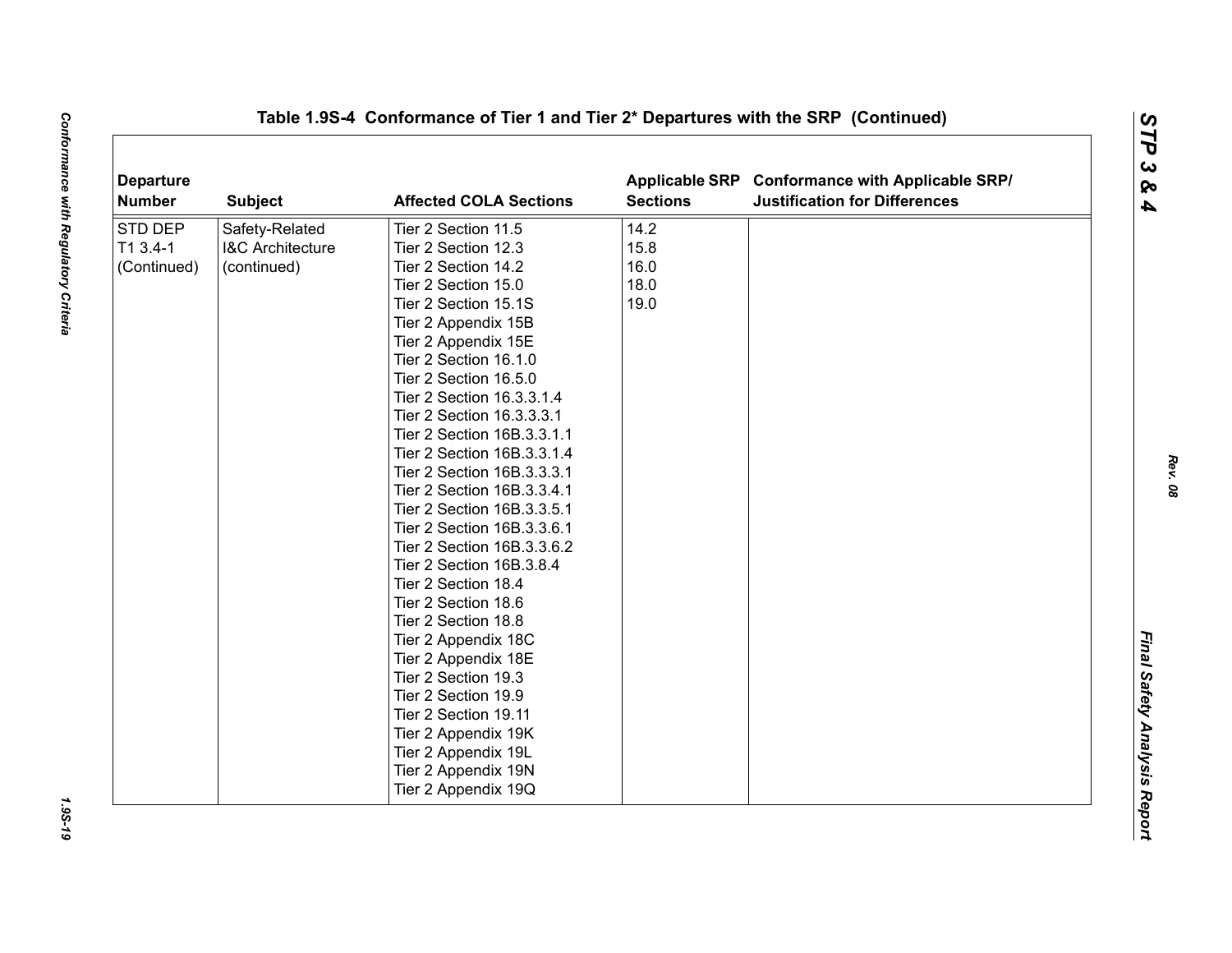| <b>Departure</b><br><b>Number</b> | <b>Subject</b>               | <b>Affected COLA Sections</b>                                                                                                                                                                                                                                                                       | <b>Sections</b>                                                                                                                                                       | Applicable SRP Conformance with Applicable SRP/<br><b>Justification for Differences</b> |
|-----------------------------------|------------------------------|-----------------------------------------------------------------------------------------------------------------------------------------------------------------------------------------------------------------------------------------------------------------------------------------------------|-----------------------------------------------------------------------------------------------------------------------------------------------------------------------|-----------------------------------------------------------------------------------------|
| STP DEP<br>T1 5.0-1               | <b>Site Parameters</b>       | Tier 1 Section 5.0<br>Tier 2 Section 2.2<br>Tier 2 Section 3.1<br>Tier 2 Section 3.4<br>Tier 2 Appendix 3H<br>Tier 2 Section 9.4<br>Tier 2 Section 19.3<br>Tier 2 Section 19.9<br>Tier 2 Section 19.11<br>Tier 2 Section 19.13<br>Tier 2 Appendix 19K<br>Tier 2 Appendix 19Q<br>Tier 2 Appendix 19R | 2.0<br>$2.2.1 - 2.2.2$<br>2.4.1<br>2.4.2<br>2.4.3<br>2.4.4<br>2.4.10<br>3.4.1<br>3.4.2<br>6.4<br>6.5.1<br>9.2.1<br>9.2.5<br>9.4.1<br>9.4.2<br>9.4.3<br>9.4.4<br>9.4.5 | Conforms with applicable SRP sections<br>Conforms with FSER 19.1.3.3.4                  |
| STD DEP<br>$1.8 - 1$              | Codes, Standards,<br>and RGs | Tier 2 Section 1.8<br>Tier 2 Section 5.2<br>Tier 2 Appendix 7A                                                                                                                                                                                                                                      | 1.8<br>3.2.1<br>3.2.2<br>3.8.1<br>3.8.3<br>3.8.4<br>3.8.5<br>3.12<br>5.2.3<br>5.2.4<br>5.2.5<br>5.3.1<br>5.3.2                                                        | Conforms with applicable SRP sections                                                   |

*Rev. 08*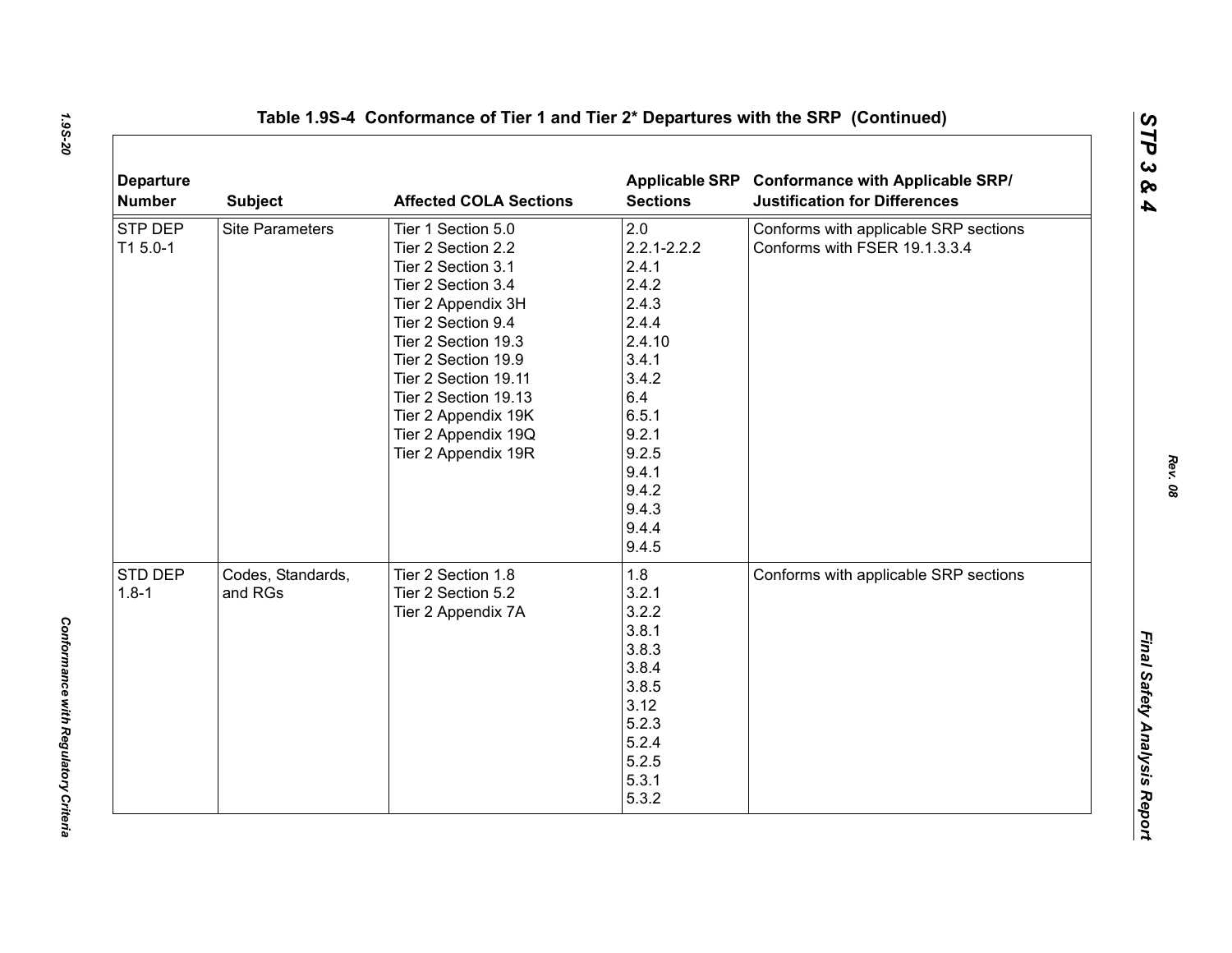| <b>Departure</b><br><b>Number</b>        | <b>Subject</b>                        | <b>Affected COLA Sections</b>                                                            | <b>Sections</b>   | Applicable SRP Conformance with Applicable SRP/<br><b>Justification for Differences</b> |
|------------------------------------------|---------------------------------------|------------------------------------------------------------------------------------------|-------------------|-----------------------------------------------------------------------------------------|
| STD DEP<br>$3B-2$<br>(see note<br>below) | <b>Revised Pool Swell</b><br>Analysis | Tier 2, Appendix 3B                                                                      | 6.2.1.1.C<br>19.0 | Conforms with applicable SRP sections                                                   |
|                                          |                                       | Note: STD DEP 3B-2 does not impact COLA Tier 1 or Tier 2*, but does require NRC approval |                   |                                                                                         |
|                                          |                                       |                                                                                          |                   |                                                                                         |
|                                          |                                       |                                                                                          |                   |                                                                                         |
|                                          |                                       |                                                                                          |                   |                                                                                         |
|                                          |                                       |                                                                                          |                   |                                                                                         |
|                                          |                                       |                                                                                          |                   |                                                                                         |
|                                          |                                       |                                                                                          |                   |                                                                                         |
|                                          |                                       |                                                                                          |                   |                                                                                         |
|                                          |                                       |                                                                                          |                   |                                                                                         |
|                                          |                                       |                                                                                          |                   |                                                                                         |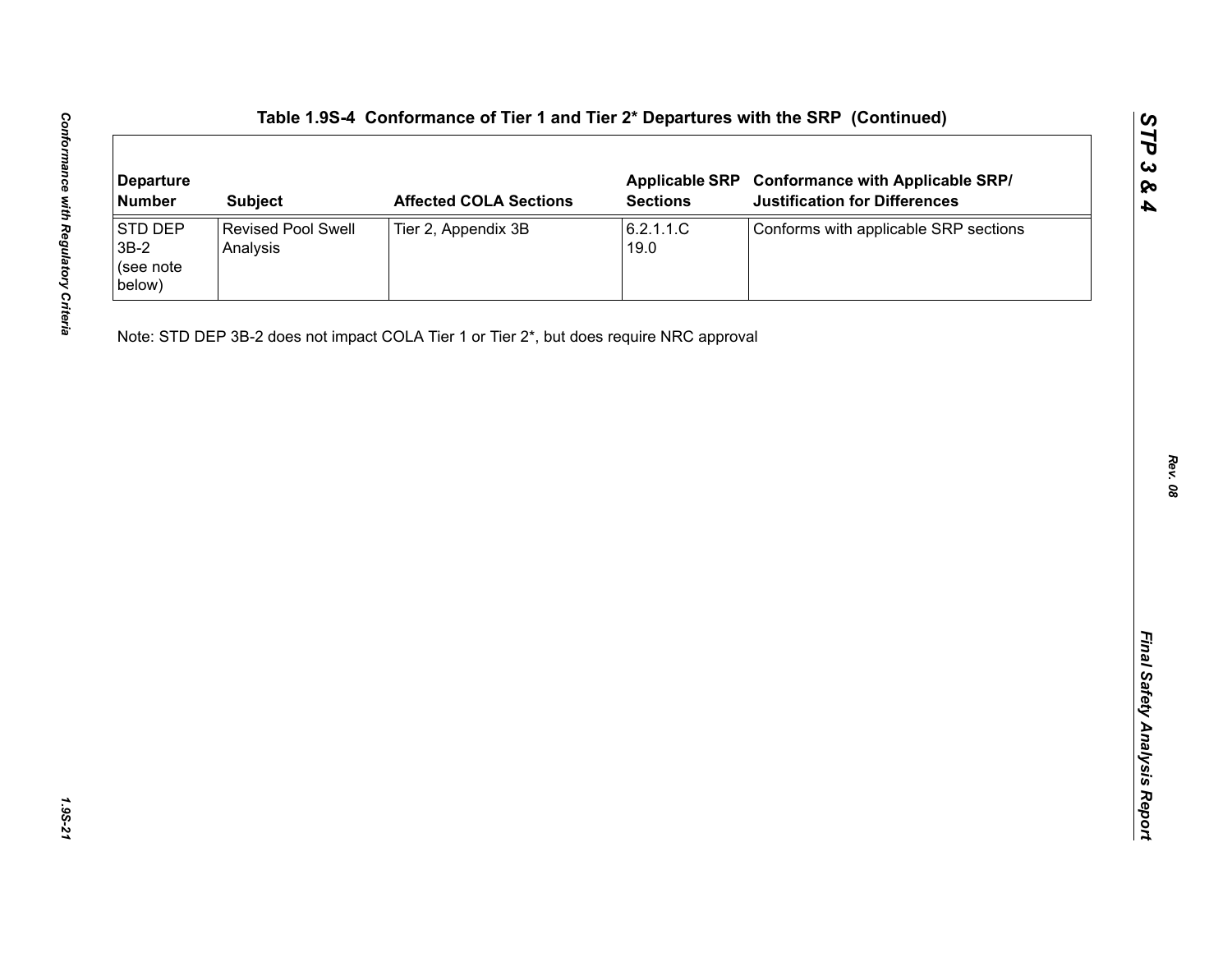|  | Table 1.9S-5 COL Applicant Resolution of ABWR DCD Appendix 19B Issues |  |  |  |  |
|--|-----------------------------------------------------------------------|--|--|--|--|
|--|-----------------------------------------------------------------------|--|--|--|--|

|                           | <b>Title</b>                                                                                                     | <b>Resolution</b>                                                                                                                                                                                                                                               |
|---------------------------|------------------------------------------------------------------------------------------------------------------|-----------------------------------------------------------------------------------------------------------------------------------------------------------------------------------------------------------------------------------------------------------------|
| <b>Generic Issues</b>     |                                                                                                                  |                                                                                                                                                                                                                                                                 |
| $A-1$                     | Water Hammer                                                                                                     | Section 19B.2.2                                                                                                                                                                                                                                                 |
| $A-36$                    | Control of Heavy Loads near Spent Fuel Pool                                                                      | Section 19B.2.12                                                                                                                                                                                                                                                |
| $A-47$                    | Safety Implications of Control Systems                                                                           | Operating procedures and<br>operator training will ensure<br>that the operators can mitigate<br>reactor vessel overfill events<br>that may occur via the<br>condensate booster pumps<br>during reduced pressure<br>operation of the system.<br>Section 19B.2.17 |
| $C-1$                     | Assurance of Continuous Long-Term Capability of<br>Hermetic Seals on Instrumentation and Electrical<br>Equipment | 19B.2.27                                                                                                                                                                                                                                                        |
| $C-17$                    | Interim Acceptance Criteria for Solidification Agents for<br><b>Radioactive Solid Wastes</b>                     | Section 19B.2.29;<br>10 CFR 61                                                                                                                                                                                                                                  |
| <b>New Generic Issues</b> |                                                                                                                  |                                                                                                                                                                                                                                                                 |
| 51                        | Proposed Requirements for Improving the Reliability of<br>Open Cycle Service Water Systems                       | Implementation of a baseline<br>fouling program issued to<br>licensees in<br>GL 89-13; Section 19B.2.35                                                                                                                                                         |
| 75                        | Generic Implications of ATWS Events at the Salem<br><b>Nuclear Plant</b>                                         | Sections 13.4S, 13.5, and<br>19B.2.38                                                                                                                                                                                                                           |
| 105                       | Interfacing Systems LOCA at BWRs                                                                                 | No longer listed in NUREG-<br>0933. Therefore, not<br>applicable to future reactor<br>plants.                                                                                                                                                                   |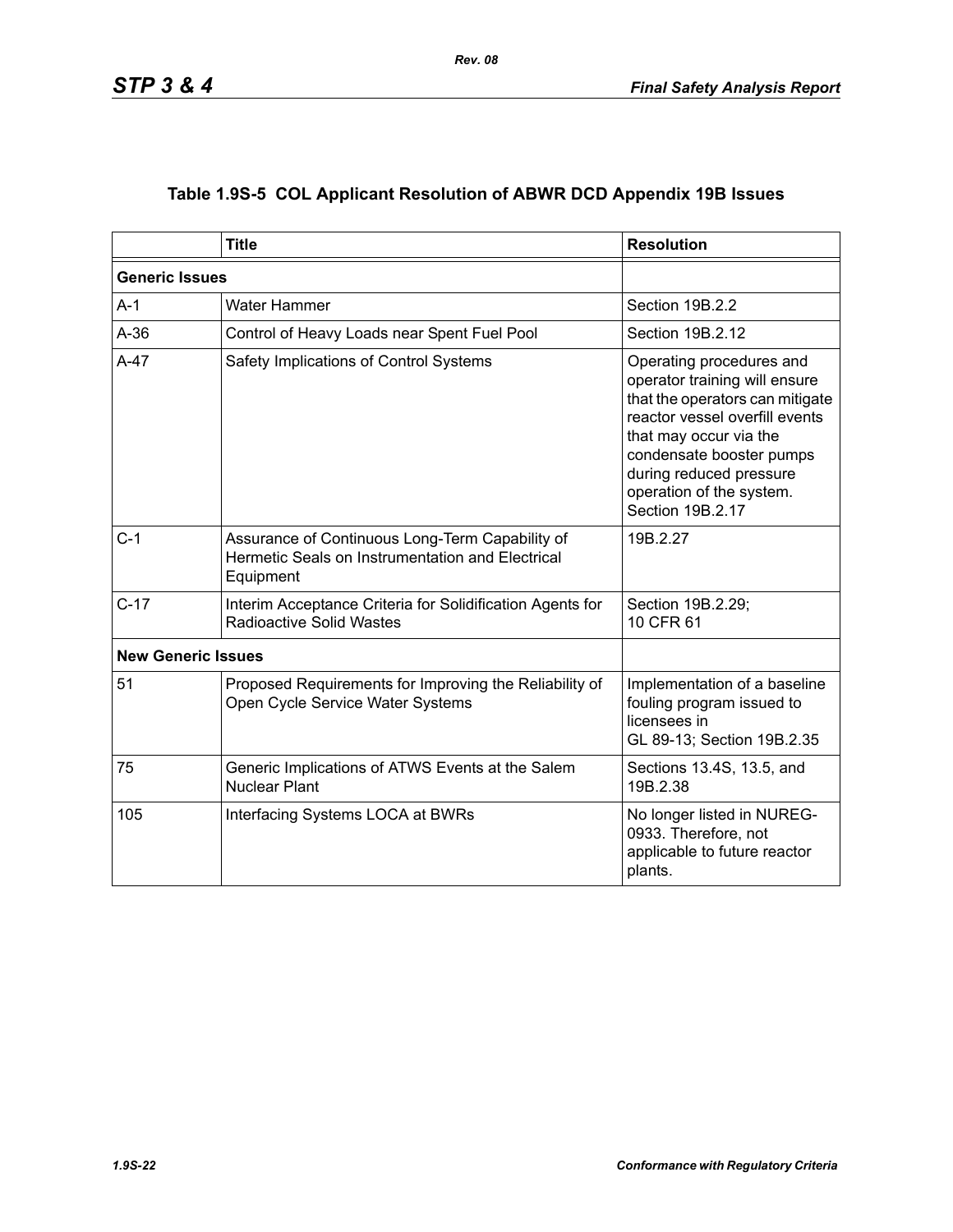|             | Table 1.9S-5 COL Applicant Resolution of ABWR DCD Appendix 19B Issues |
|-------------|-----------------------------------------------------------------------|
| (Continued) |                                                                       |

|                   | <b>Title</b>                                                                                       | <b>Resolution</b>                                                                             |
|-------------------|----------------------------------------------------------------------------------------------------|-----------------------------------------------------------------------------------------------|
| 145               | <b>Actions to Reduce Common Cause Failures</b>                                                     | No longer listed in NUREG-<br>0933. Therefore, not<br>applicable to future reactor<br>plants. |
| 153               | Loss of Essential Service Water in LWRs                                                            | No longer listed in NUREG-<br>0933. Therefore, not<br>applicable to future reactor<br>plants. |
|                   | <b>Issues Resolved with no New Requirements</b>                                                    |                                                                                               |
| $A-29$            | Nuclear Power Plant Design for Reduction of<br>Vulnerability to Industrial Sabotage                | No longer listed in NUREG-<br>0933. Therefore, not<br>applicable to future reactor<br>plants. |
| 120               | On-Line Testability of Protection Systems                                                          | No longer listed in NUREG-<br>0933. Therefore, not<br>applicable to future reactor<br>plants. |
| 151               | Reliability of Anticipated Transient without Scram<br>Recirculation Pump Trip in BWRs              | No longer listed in NUREG-<br>0933. Therefore, not<br>applicable to future reactor<br>plants. |
| <b>TMI Issues</b> |                                                                                                    |                                                                                               |
| I.A.1.1           | <b>Shift Technical Advisor</b>                                                                     | Section 13.1                                                                                  |
| I.A.1.2           | <b>Shift Supervisor Administrative Duties</b>                                                      | Section 13.1                                                                                  |
| I.A.1.3           | Shift Manning                                                                                      | <b>Technical Specifications</b>                                                               |
| I.A.2.1(1)        | Qualifications - Experience                                                                        | Section 13.2                                                                                  |
| I.A.2.1(2)        | Training                                                                                           | Section 13.2                                                                                  |
| I.A.2.1(3)        | Facility Certification of Competence and Fitness of<br>Applicants for Operator and Senior Operator | Section 13.2                                                                                  |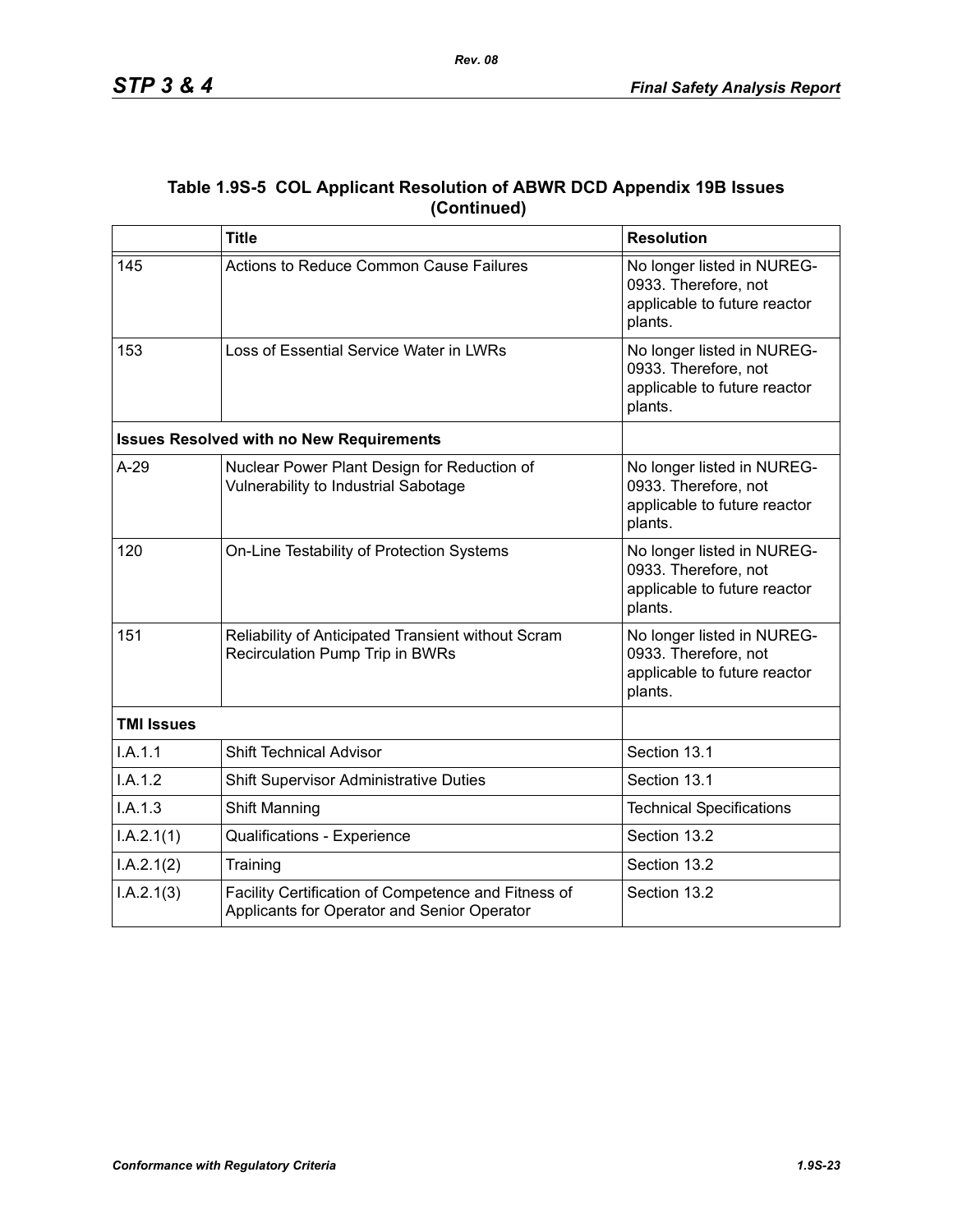|             | Table 1.9S-5 COL Applicant Resolution of ABWR DCD Appendix 19B Issues |
|-------------|-----------------------------------------------------------------------|
| (Continued) |                                                                       |

|            | <b>Title</b>                                                                                      | <b>Resolution</b>                                                            |
|------------|---------------------------------------------------------------------------------------------------|------------------------------------------------------------------------------|
| I.A.2.3    | Administration of Training Programs                                                               | Section 13.2                                                                 |
| I.A.2.6(1) | Revise Regulatory Guide 1.8                                                                       | NRC action. Not applicable.                                                  |
| I.A.3.1    | Revise Scope of Criteria for Licensing Examinations                                               | NRC action. Not applicable.                                                  |
| I.A.4.1(2) | Interim Changes in Training Simulators                                                            | STP 3 & 4 will conform with<br>RG 1.149 and will have an<br>onsite simulator |
| I.C.1(1)   | <b>Small Break LOCAs</b>                                                                          | Section 13.5                                                                 |
| 1.C.1(2)   | Inadequate Core Cooling                                                                           | Section 13.5                                                                 |
| I.C.2      | Shift and Relief Turnover Procedures                                                              | Section 13.5                                                                 |
| I.C.3      | <b>Shift Supervisor Responsibilities</b>                                                          | Section 13.1; Conduct of<br>Operations                                       |
| I.C.4      | <b>Control Room Access</b>                                                                        | <b>Conduct of Operations</b><br>Procedure                                    |
| I.C.6      | Procedures for Verification of Correct Performance of<br><b>Operating Activities</b>              | <b>Conduct of Operations</b><br>Procedure                                    |
| I.C.7      | <b>NSSS Vendor Review of Procedures</b>                                                           | Applicable to W and CE only.                                                 |
| I.C.8      | Pilot - Monitoring of Selected Emergency Procedures for<br>Near-Term Operating License Applicants | Historical issue. No longer<br>applicable.                                   |
| II.B.1     | Reactor Coolant System Vents                                                                      | Sections 1A.2.5 and 13.5                                                     |
| II.B.4     | Training for Mitigating Core Damage                                                               | Section 13.2                                                                 |
| ILE.6.1    | <b>Test Adequacy Study</b>                                                                        | Section 19B.2.68                                                             |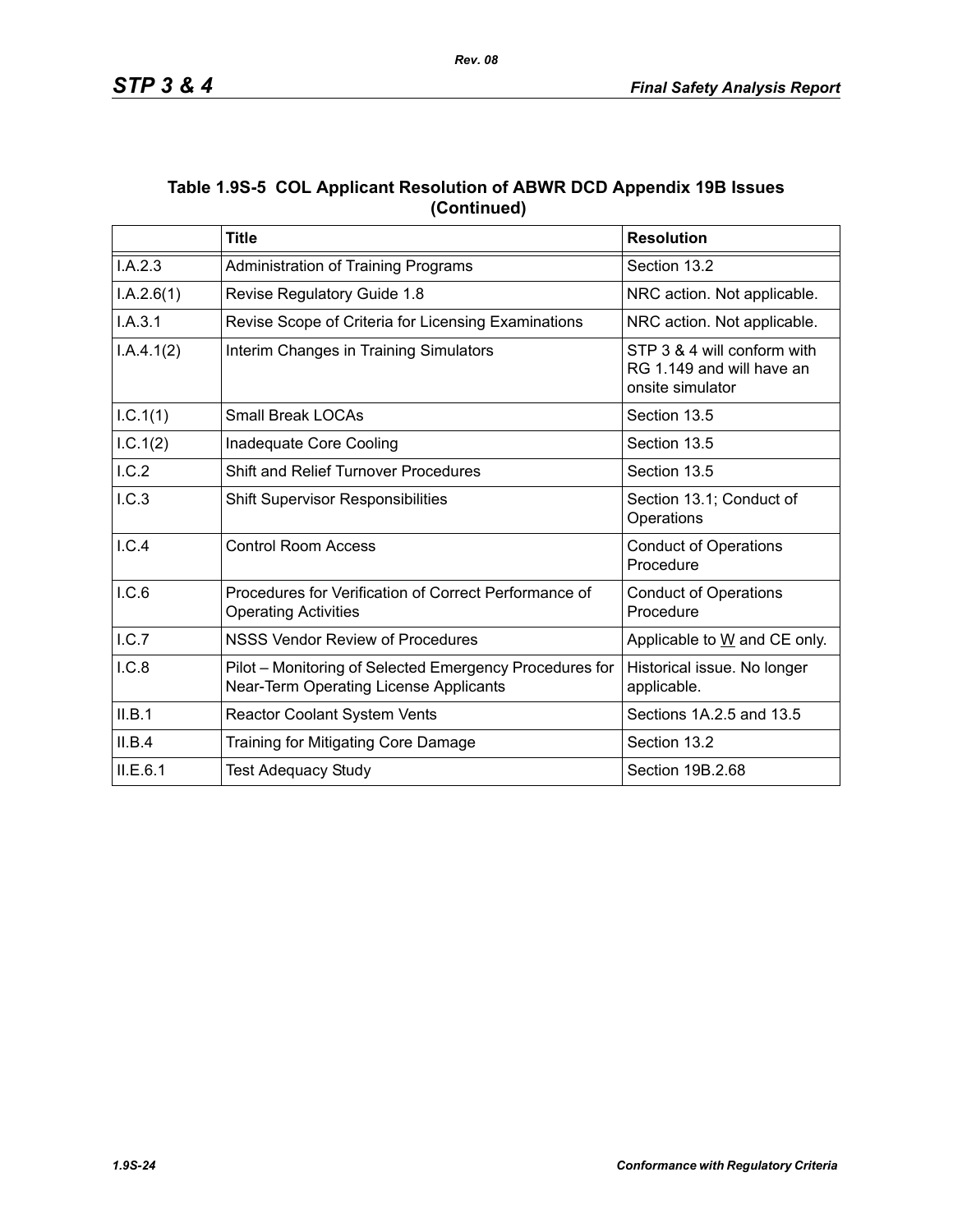|             | Table 1.9S-5 COL Applicant Resolution of ABWR DCD Appendix 19B Issues |
|-------------|-----------------------------------------------------------------------|
| (Continued) |                                                                       |

|              | <b>Title</b>                                                                                        | <b>Resolution</b>                                                                             |
|--------------|-----------------------------------------------------------------------------------------------------|-----------------------------------------------------------------------------------------------|
| II.J.4.1     | Revise Deficiency Reporting Requirements                                                            | NRC action. Not applicable.                                                                   |
| ILK.3(15)    | Modify Break Detection Logic to Prevent Spurious<br>Isolation of HPCI and RCIC Systems              | Sections 1A.2.23 and 14.2                                                                     |
| III.A.1.1(1) | Implement Action Plan Requirements for Promptly<br><b>Improving Licensee Emergency Preparedness</b> | NRC action. Not applicable.                                                                   |
| III.A.2.1(1) | Publish Proposed Amendments to the Rules                                                            | NRC action. Not applicable.                                                                   |
| III.A.2.1(2) | <b>Conduct Public Regional Meetings</b>                                                             | No longer listed in NUREG-<br>0933. Therefore, not<br>applicable to future reactor<br>plants. |
| III.A.2.1(3) | Prepare Final Commission Paper Recommending<br><b>Adoption of Rules</b>                             | No longer listed in NUREG-<br>0933. Therefore, not<br>applicable to future reactor<br>plants. |
| III.A.2.1(4) | Revise Inspection Program to Cover Upgraded<br>Requirements                                         | NRC action. Not applicable.                                                                   |
| III.A.2.2    | Development of Guidance and Criteria                                                                | NRC action. Not applicable.                                                                   |
| III.A.3.3(1) | Install Direct Dedicated Telephone Lines                                                            | STP 3 & 4 will use direct lines<br>installed by<br>STP 1 & 2.                                 |
| III.A.3.3(2) | Obtain Dedicated, Short-Range Radio Communication<br>Systems                                        | NRC action. Not applicable.                                                                   |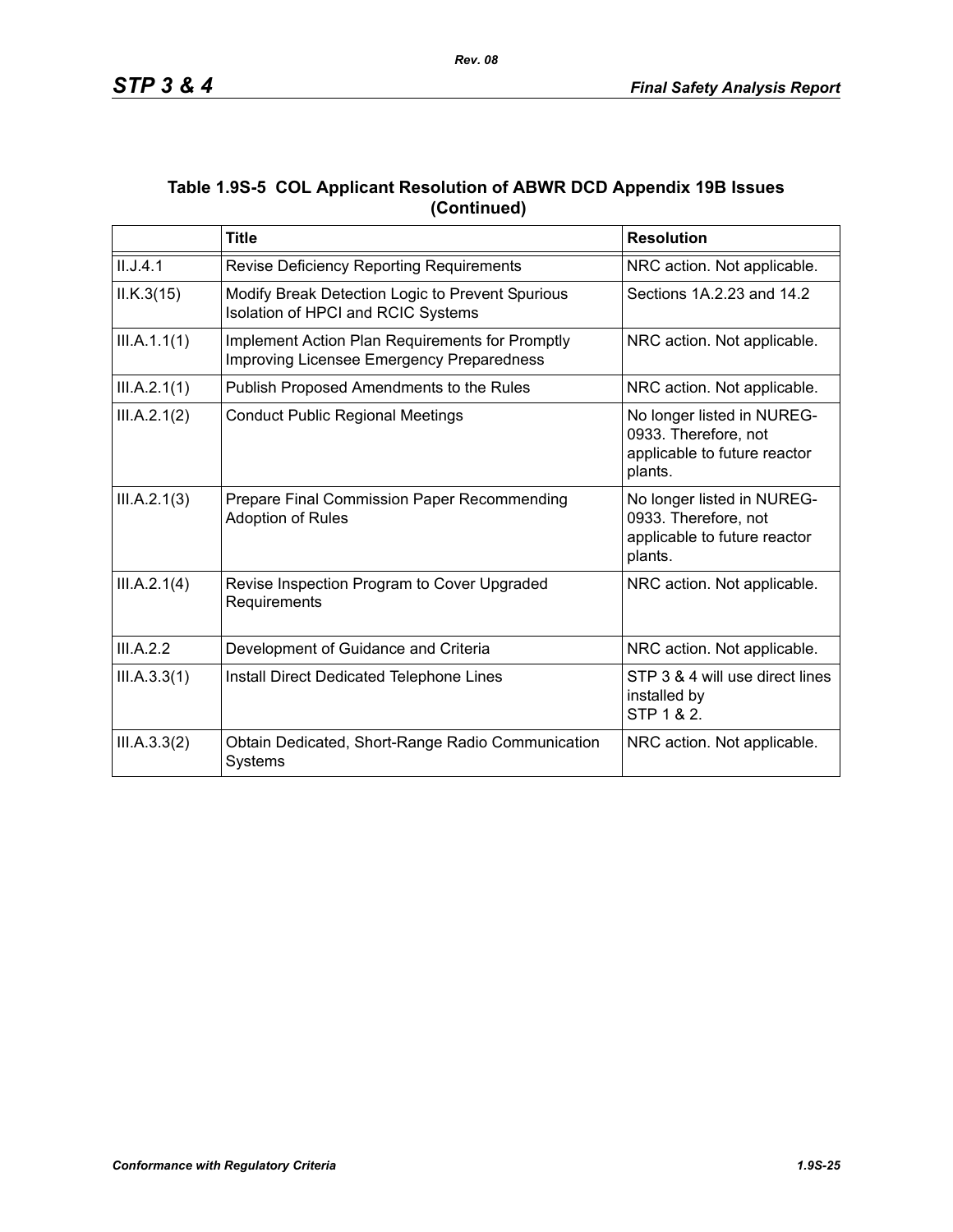# **Table 1.9S-6 COL Applicant Resolution of Generic Communications Issues**

| No.                    | <b>Title</b>                                                                           | <b>Comment</b>                                                                                               |
|------------------------|----------------------------------------------------------------------------------------|--------------------------------------------------------------------------------------------------------------|
| <b>Generic Letters</b> |                                                                                        |                                                                                                              |
| 80-110                 | Periodic Updating of Final Safety Analysis<br>Reports (FSARs)                          | STP 3 & 4 will comply with<br>10 CFR 50.71(e)                                                                |
| 81-04                  | <b>Emergency Procedures and Training for Station</b><br><b>Blackout Events</b>         | Refer to Sections 13.2 and 13.5.                                                                             |
| 81-38                  | Storage of Low-Level Radioactive Wastes at<br><b>Power Reactor Sites</b>               | No longer applicable.                                                                                        |
| 82-21                  | <b>Technical Specifications for Fire Protection</b><br>Audits                          | STP 3 & 4 will comply with<br>10 CFR 50 App R.                                                               |
| 82-39                  | Problems with the Submittals of 10CFR73.21<br>Safeguards Information Licensing Review  | No longer applicable.                                                                                        |
| 83-05                  | Safety Evaluation of "Emergency Procedure<br>Guidelines," Rev 2, NEDO-24932, June 1982 | No longer applicable.                                                                                        |
| 83-07                  | Nuclear Waste Policy Act of 1982                                                       | STP 3 & 4 will negotiate a new contract with<br>DOE for Spent Fuel prior to obtaining a<br>COL.              |
| 83-33                  | NRC Position on Certain Requirements of<br>Appendix R to 10 CFR 50                     | STP 3 & 4 will comply with<br>10 CFR 50 App R.                                                               |
| 87-06                  | Periodic Verification of Leak Tight Integrity of<br><b>Pressure Isolation Valves</b>   | Periodic testing of pressure isolation valves<br>is assured by the ABWR DCD and the ISI<br>and IST programs. |
| 88-18                  | Plant Record Storage on Optical Disks                                                  | Refer to Section 17.5S; Quality Assurance<br>Program Description, Section 17.2                               |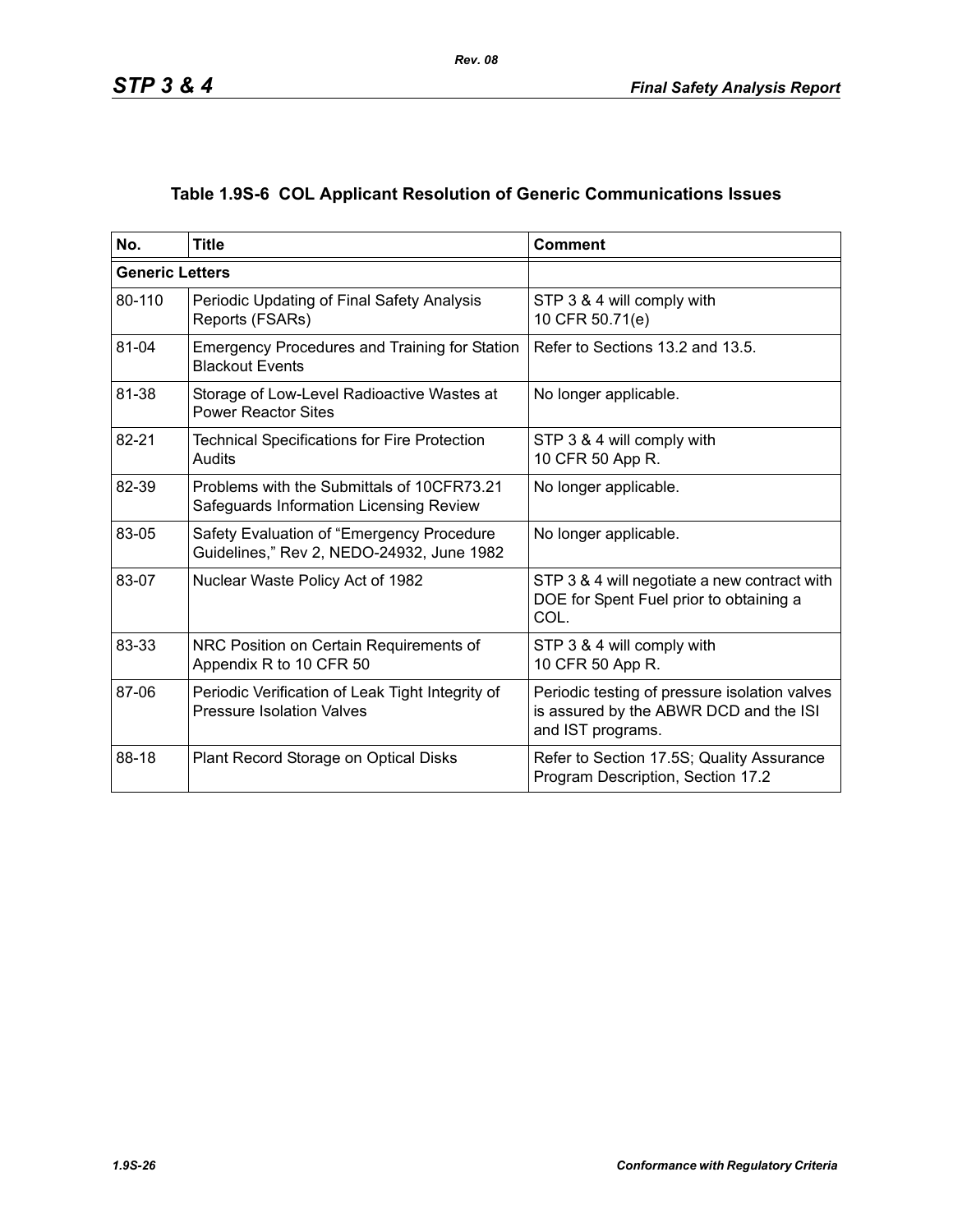| No.                 | <b>Title</b>                                                                                                                                                                                                                                                                                                      | <b>Comment</b>                                                                 |
|---------------------|-------------------------------------------------------------------------------------------------------------------------------------------------------------------------------------------------------------------------------------------------------------------------------------------------------------------|--------------------------------------------------------------------------------|
| 89-01               | Implementation of programmatic Controls for<br>Radiological Effluent Technical Specifications in<br>the Administrative Controls Section of the<br>Technical Specifications and the Relocation of<br>Procedural Details of RETS to the Offsite Dose<br><b>Calculation Manual or the Process Control</b><br>Program | Refer to Section 13.4S.                                                        |
| 89-02               | Actions to Improve the Detection of Counterfeit<br>and Fraudulently Marketed Products                                                                                                                                                                                                                             | Refer to Section 17.5S and the Quality<br><b>Assurance Program Description</b> |
| 89-04               | Guidance on Developing Acceptable In-service<br><b>Testing Program</b>                                                                                                                                                                                                                                            | Refer to Section 13.4S.                                                        |
| 89-10               | Safety-Related Motor-Operated Valve Testing<br>and Surveillance                                                                                                                                                                                                                                                   | Refer to Section 13.4S.                                                        |
| 89-13               | Service Water System Problems Affecting<br>Safety-Related Equipment                                                                                                                                                                                                                                               | Refer to section 9.2.15                                                        |
| 89-15               | <b>Emergency Response Data System</b>                                                                                                                                                                                                                                                                             | Refer to the Security Plan.                                                    |
| $91 - 03$           | Reporting of Safeguards Events                                                                                                                                                                                                                                                                                    | Refer to the Security Plan.                                                    |
| $91 - 10$           | <b>Explosive Searches at Protected Area Portals</b>                                                                                                                                                                                                                                                               | Refer to the Security Plan.                                                    |
| $91 - 16$           | Licensed Operators' and Other Nuclear Facility<br>Personnel Fitness for Duty                                                                                                                                                                                                                                      | Refer to Section 13.7.                                                         |
| <b>IE Bulletins</b> |                                                                                                                                                                                                                                                                                                                   |                                                                                |
| 80-05               | Vacuum Condition Resulting in Damage to<br>Chemical and Volume Control System (CVCS)<br><b>Holdup Tanks</b>                                                                                                                                                                                                       | Not applicable to BWRs.                                                        |

### **Table 1.9S-6 COL Applicant Resolution of Generic Communications Issues (Continued)**